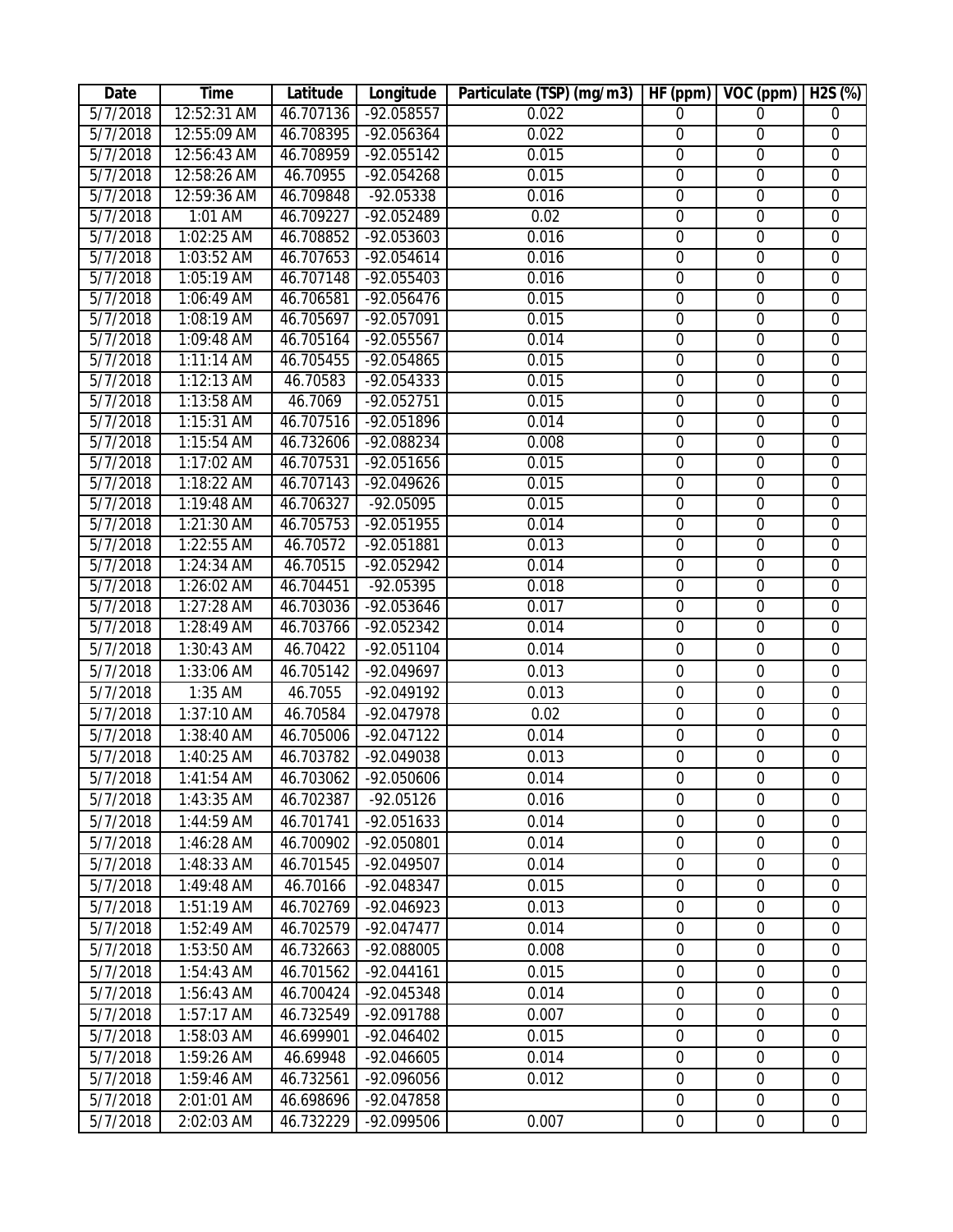| 5/7/2018 | 2:04:51 AM | 46.732527 | $-92.102467$        | 0.007 | $\mathbf 0$      | $\overline{0}$   | $\mathbf 0$      |
|----------|------------|-----------|---------------------|-------|------------------|------------------|------------------|
| 5/7/2018 | 2:05:07 AM | 46.698666 | -92.047897          | 0.014 | $\mathbf 0$      | $\mathbf 0$      | $\mathbf 0$      |
| 5/7/2018 | 2:06:51 AM | 46.732343 | $-92.105378$        | 0.007 | $\mathbf 0$      | $\mathbf 0$      | $\overline{0}$   |
| 5/7/2018 | 2:06:53 AM | 46.69841  | $-92.045573$        | 0.015 | $\boldsymbol{0}$ | $\boldsymbol{0}$ | $\overline{0}$   |
| 5/7/2018 | 2:08:41 AM | 46.699098 | -92.044682          | 0.013 | $\overline{0}$   | $\mathbf 0$      | $\mathbf 0$      |
| 5/7/2018 | 2:10:05 AM | 46.699874 | -92.043644          | 0.014 | $\mathbf 0$      | $\mathbf 0$      | $\mathbf 0$      |
| 5/7/2018 | 2:10:40 AM | 46.729106 | $-92.102401$        | 0.008 | $\mathbf 0$      | $\mathbf 0$      | $\mathbf 0$      |
| 5/7/2018 | 2:12:05 AM | 46.700063 | $-92.043214$        | 0.014 | $\mathbf 0$      | $\mathbf 0$      | $\overline{0}$   |
| 5/7/2018 | 2:13:40 AM | 46.728985 | -92.099483          | 0.01  | $\boldsymbol{0}$ | $\boldsymbol{0}$ | $\mathbf 0$      |
| 5/7/2018 | 2:13:42 AM | 46.700696 | $-92.041488$        | 0.014 | $\mathbf 0$      | $\boldsymbol{0}$ | $\mathbf 0$      |
| 5/7/2018 | 2:15:49 AM | 46.700742 | $-92.041502$        | 0.014 | $\mathbf 0$      | $\boldsymbol{0}$ | $\boldsymbol{0}$ |
| 5/7/2018 | 2:16:20 AM | 46.729057 | -92.094558          | 0.006 | $\mathbf 0$      | $\mathbf 0$      | $\mathbf 0$      |
| 5/7/2018 | 2:18:14 AM | 46.699144 | $-92.041716$        | 0.015 | $\mathbf 0$      | $\mathbf 0$      | $\boldsymbol{0}$ |
| 5/7/2018 | 2:18:25 AM | 46.729    | -92.090246          | 0.006 | $\mathbf 0$      | $\mathbf 0$      | $\boldsymbol{0}$ |
| 5/7/2018 | 2:19:43 AM | 46.69847  | -92.042629          | 0.015 | $\mathbf 0$      | $\mathbf 0$      | $\mathbf 0$      |
| 5/7/2018 | 2:21:34 AM | 46.69789  | $-92.043761$        | 0.015 | $\boldsymbol{0}$ | $\mathbf 0$      | $\boldsymbol{0}$ |
| 5/7/2018 | 2:21:39 AM | 46.729105 | -92.087627          | 0.008 | $\mathbf 0$      | $\mathbf 0$      | $\boldsymbol{0}$ |
| 5/7/2018 | 2:24:11 AM | 46.727779 | $-92.084616$        | 0.008 | $\mathbf 0$      | $\mathbf 0$      | $\boldsymbol{0}$ |
| 5/7/2018 | 2:26:43 AM | 46.72767  | -92.078892          | 0.008 | $\mathbf 0$      | $\mathbf 0$      | $\mathbf 0$      |
| 5/7/2018 | 2:27:19 AM | 46.696742 | $-92.045172$        | 0.015 | $\mathbf 0$      | $\mathbf 0$      | $\mathbf 0$      |
| 5/7/2018 | 2:29:11 AM | 46.696295 | $-92.044142$        | 0.019 | $\mathbf 0$      | $\boldsymbol{0}$ | $\boldsymbol{0}$ |
| 5/7/2018 | 2:31:08 AM | 46.726549 | -92.089127          | 0.007 | $\mathbf 0$      | $\mathbf 0$      | $\mathbf 0$      |
| 5/7/2018 | 2:31:57 AM | 46.69652  | -92.042136          | 0.014 | $\mathbf 0$      | $\boldsymbol{0}$ | $\boldsymbol{0}$ |
| 5/7/2018 | 2:33:19 AM | 46.725767 | -92.093337          | 0.008 | $\boldsymbol{0}$ | $\boldsymbol{0}$ | $\boldsymbol{0}$ |
| 5/7/2018 | 2:35:55 AM | 46.726448 | $-92.097571$        | 0.01  | $\mathbf 0$      | $\mathbf 0$      | $\mathbf 0$      |
| 5/7/2018 | 2:36:09 AM | 46.697399 | -92.041199          | 0.015 | $\boldsymbol{0}$ | $\boldsymbol{0}$ | $\boldsymbol{0}$ |
| 5/7/2018 | 2:38:22 AM | 46.726539 | $-92.10261$         | 0.008 | $\mathbf 0$      | $\mathbf 0$      | $\mathbf 0$      |
| 5/7/2018 | 2:38:32 AM | 46.698283 | -92.040034          | 0.016 | $\mathbf 0$      | $\boldsymbol{0}$ | $\mathbf 0$      |
| 5/7/2018 | 2:40:10 AM | 46.698594 | -92.038701          | 0.015 | $\boldsymbol{0}$ | $\mathbf 0$      | $\mathbf 0$      |
| 5/7/2018 | 2:42:55 AM | 46.726617 | $-92.10658$         | 0.008 | $\mathbf 0$      | $\mathbf 0$      | $\boldsymbol{0}$ |
| 5/7/2018 | 2:51:02 AM | 46.693547 | $-92.041165$        | 0.02  | $\boldsymbol{0}$ | $\boldsymbol{0}$ | $\boldsymbol{0}$ |
| 5/7/2018 | 2:53:39 AM | 46.693662 | -92.041285          | 0.019 | $\mathbf 0$      | $\mathbf 0$      | $\overline{0}$   |
| 5/7/2018 | 2:55:06 AM |           | 46.694882 -92.03911 | 0.017 | $\boldsymbol{0}$ | $\boldsymbol{0}$ | $\boldsymbol{0}$ |
| 5/7/2018 | 2:57:49 AM | 46.695514 | $-92.037877$        | 0.019 | $\mathbf 0$      | $\mathbf{0}$     | $\mathbf 0$      |
| 5/7/2018 | 2:59:12 AM | 46.696166 | $-92.037145$        | 0.019 | 0                | $\mathbf 0$      | $\mathbf{0}$     |
| 5/7/2018 | 3:00:54 AM | 46.696717 | -92.036334          | 0.018 | $\boldsymbol{0}$ | $\mathbf 0$      | $\mathbf 0$      |
| 5/7/2018 | 3:03:26 AM | 46.724131 | $-92.106872$        | 0.007 | $\mathbf 0$      | $\mathbf 0$      | 0                |
| 5/7/2018 | 3:06:16 AM | 46.724115 | $-92.102637$        | 0.005 | $\mathbf 0$      | $\mathbf 0$      | $\boldsymbol{0}$ |
| 5/7/2018 | 3:08:46 AM | 46.724132 | -92.09806           | 0.006 | $\mathbf 0$      | $\mathbf 0$      | $\mathbf 0$      |
| 5/7/2018 | 3:11:24 AM | 46.724018 | -92.093574          | 0.008 | $\mathbf 0$      | $\mathbf 0$      | $\mathbf 0$      |
| 5/7/2018 | 3:13:42 AM | 46.724156 | $-92.090144$        | 0.007 | $\boldsymbol{0}$ | $\mathbf 0$      | $\mathbf 0$      |
| 5/7/2018 | 3:15:55 AM | 46.724467 | -92.086095          | 0.01  | $\mathbf 0$      | $\mathbf 0$      | $\mathbf 0$      |
| 5/7/2018 | 3:18:11 AM | 46.723979 | -92.080291          | 0.005 | $\boldsymbol{0}$ | $\boldsymbol{0}$ | $\boldsymbol{0}$ |
| 5/7/2018 | 3:22:39 AM | 46.720606 | $-92.08811$         | 0.011 | $\overline{0}$   | $\mathbf 0$      | $\mathbf 0$      |
| 5/7/2018 | 3:26:32 AM | 46.72054  | -92.094028          | 0.008 | $\mathbf 0$      | $\mathbf 0$      | $\overline{0}$   |
| 5/7/2018 | 3:28:29 AM | 46.720666 | -92.098806          | 0.009 | $\mathbf 0$      | $\mathbf 0$      | $\boldsymbol{0}$ |
| 5/7/2018 | 3:31:02 AM | 46.720546 | $-92.103568$        | 0.008 | $\boldsymbol{0}$ | $\mathbf 0$      | $\overline{0}$   |
| 5/7/2018 | 3:33:23 AM | 46.685581 | -92.031295          | 0.02  | $\boldsymbol{0}$ | $\boldsymbol{0}$ | $\boldsymbol{0}$ |
| 5/7/2018 | 3:33:31 AM | 46.719105 | -92.106698          | 0.008 | $\boldsymbol{0}$ | $\boldsymbol{0}$ | $\overline{0}$   |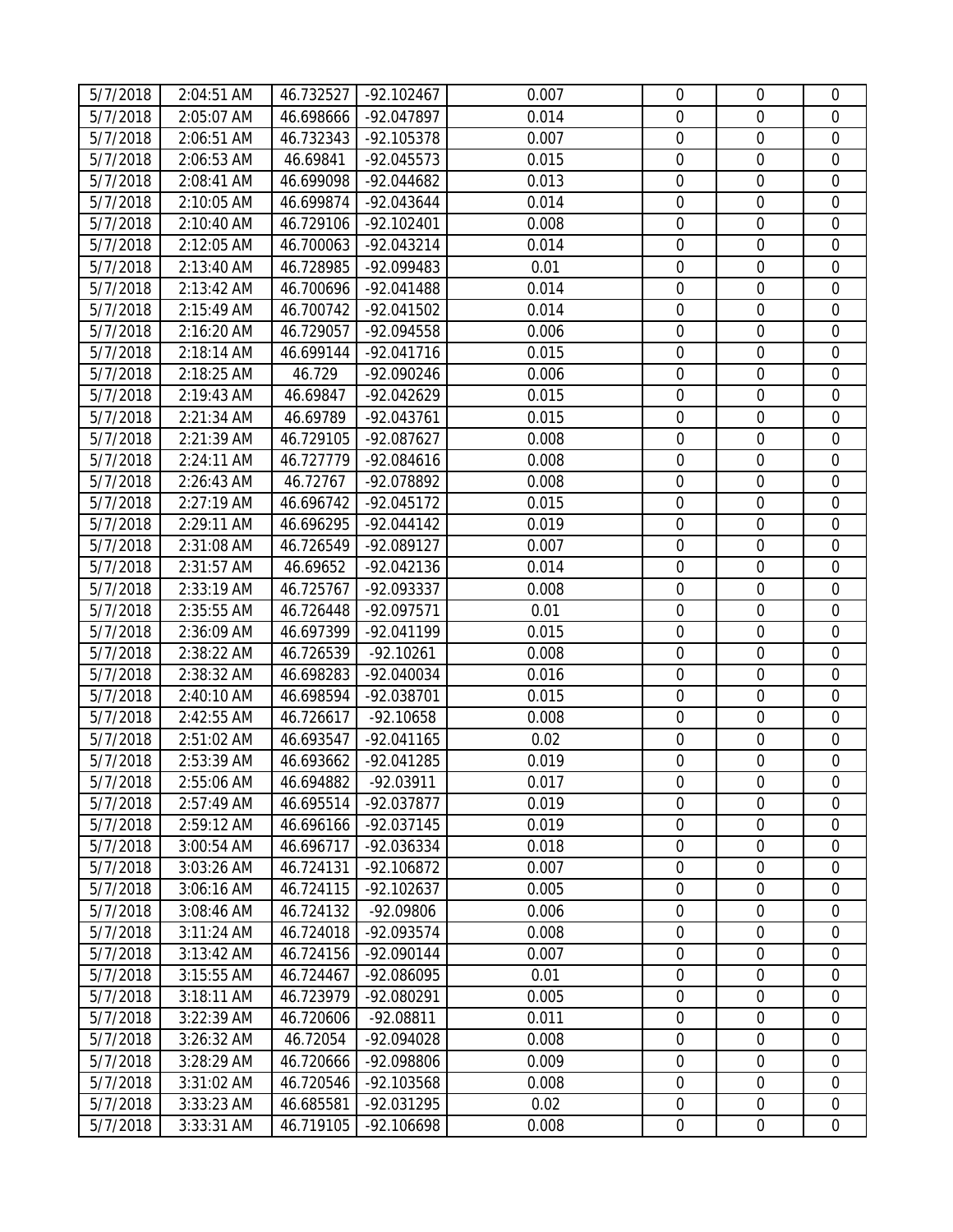| 5/7/2018 | 3:36:13 AM   | 46.717285 | $-92.107196$         | 0.004 | $\mathbf 0$      | $\overline{0}$   | $\mathbf 0$      |
|----------|--------------|-----------|----------------------|-------|------------------|------------------|------------------|
| 5/7/2018 | 3:36:37 AM   | 46.688035 | $-92.03268$          | 0.019 | $\mathbf 0$      | $\mathbf 0$      | $\mathbf 0$      |
| 5/7/2018 | 3:38:24 AM   | 46.688807 | -92.032874           | 0.02  | $\mathbf 0$      | $\mathbf 0$      | $\overline{0}$   |
| 5/7/2018 | 3:38:37 AM   | 46.713679 | $-92.107024$         | 0.007 | $\boldsymbol{0}$ | $\boldsymbol{0}$ | $\overline{0}$   |
| 5/7/2018 | $3:40:30$ AM | 46.688695 | -92.031534           | 0.02  | $\overline{0}$   | $\mathbf 0$      | $\mathbf 0$      |
| 5/7/2018 | 3:41:15 AM   | 46.709341 | -92.107035           |       |                  | $\mathbf 0$      | $\mathbf 0$      |
| 5/7/2018 | 3:41:52 AM   | 46.709332 | $-92.107067$         | 0.008 | $\mathbf 0$      | $\mathbf 0$      | $\mathbf 0$      |
| 5/7/2018 | 3:42:09 AM   | 46.687811 | -92.030271           | 0.02  | $\mathbf 0$      | $\mathbf 0$      | $\overline{0}$   |
| 5/7/2018 | 3:44:06 AM   | 46.686824 | -92.031084           | 0.019 | $\boldsymbol{0}$ | $\boldsymbol{0}$ | $\mathbf 0$      |
| 5/7/2018 | 3:47:34 AM   | 46.68611  | $-92.030213$         | 0.02  | $\mathbf 0$      | $\boldsymbol{0}$ | $\boldsymbol{0}$ |
| 5/7/2018 | 3:48:47 AM   | 46.685954 | -92.029489           | 0.018 | $\mathbf 0$      | $\boldsymbol{0}$ | $\mathbf 0$      |
| 5/7/2018 | 3:50:31 AM   | 46.687364 | -92.028071           | 0.019 | $\mathbf 0$      | $\mathbf 0$      | $\mathbf 0$      |
| 5/7/2018 | 3:52:04 AM   | 46.687843 | -92.028195           | 0.02  | $\mathbf 0$      | $\boldsymbol{0}$ | $\boldsymbol{0}$ |
| 5/7/2018 | 3:53:53 AM   | 46.689457 | -92.030767           | 0.019 | $\mathbf 0$      | $\boldsymbol{0}$ | $\boldsymbol{0}$ |
| 5/7/2018 | 3:56:04 AM   | 46.690422 | $-92.031753$         | 0.018 | $\mathbf 0$      | $\mathbf 0$      | $\mathbf 0$      |
| 5/7/2018 | 3:57:33 AM   | 46.690841 | -92.030736           | 0.02  | $\boldsymbol{0}$ | $\boldsymbol{0}$ | $\boldsymbol{0}$ |
| 5/7/2018 | 3:59:23 AM   | 46.689754 | $-92.02978$          | 0.017 | $\mathbf 0$      | $\mathbf 0$      | $\boldsymbol{0}$ |
| 5/7/2018 | 3:59:36 AM   | 46.709158 | $-92.107136$         | 0.007 | $\mathbf 0$      | $\mathbf 0$      | $\boldsymbol{0}$ |
| 5/7/2018 | 4:01:56 AM   | 46.689006 | -92.028357           | 0.017 | $\mathbf 0$      | $\mathbf 0$      | $\mathbf 0$      |
| 5/7/2018 | 4:04:21 AM   | 46.687935 | -92.027041           | 0.017 | $\mathbf 0$      | $\mathbf 0$      | $\mathbf 0$      |
| 5/7/2018 | 4:05:44 AM   | 46.706648 | $-92.107054$         | 0.008 | $\mathbf 0$      | $\boldsymbol{0}$ | $\boldsymbol{0}$ |
| 5/7/2018 | 4:07:50 AM   | 46.687896 | -92.027066           | 0.03  | $\mathbf 0$      | $\mathbf 0$      | $\mathbf 0$      |
| 5/7/2018 | 4:08:26 AM   | 46.702784 | $-92.1072$           | 0.007 | $\boldsymbol{0}$ | $\boldsymbol{0}$ | $\boldsymbol{0}$ |
| 5/7/2018 | 4:10:39 AM   | 46.689676 | -92.027507           | 0.018 | $\boldsymbol{0}$ | $\boldsymbol{0}$ | $\boldsymbol{0}$ |
| 5/7/2018 | 4:11:10 AM   | 46.703196 | $-92.102333$         | 0.009 | $\mathbf 0$      | $\mathbf 0$      | $\mathbf 0$      |
| 5/7/2018 | 4:12:20 AM   | 46.690873 | -92.028722           | 0.019 | $\mathbf 0$      | $\boldsymbol{0}$ | $\boldsymbol{0}$ |
| 5/7/2018 | 4:13:58 AM   | 46.704744 | $-92.102568$         | 0.009 | $\mathbf 0$      | $\mathbf 0$      | $\overline{0}$   |
| 5/7/2018 | 4:14:49 AM   | 46.690728 | -92.028766           | 0.019 | $\mathbf 0$      | $\boldsymbol{0}$ | $\mathbf 0$      |
| 5/7/2018 | 4:17:42 AM   | 46.691294 | $-92.027744$         | 0.019 | $\mathbf 0$      | $\mathbf 0$      | $\mathbf 0$      |
| 5/7/2018 | 4:17:52 AM   | 46.70819  | $-92.102413$         | 0.008 | $\mathbf 0$      | $\mathbf 0$      | $\boldsymbol{0}$ |
| 5/7/2018 | 4:19:54 AM   | 46.692833 | $-92.028014$         | 0.019 | $\boldsymbol{0}$ | $\boldsymbol{0}$ | $\boldsymbol{0}$ |
| 5/7/2018 | 4:21:42 AM   | 46.710974 | $-92.102442$         | 0.008 | $\mathbf 0$      | $\mathbf 0$      | $\overline{0}$   |
| 5/7/2018 | 4:24:29 AM   |           | 46.694025 -92.028879 | 0.018 | $\boldsymbol{0}$ | $\boldsymbol{0}$ | $\boldsymbol{0}$ |
| 5/7/2018 | 4:28:04 AM   | 46.693067 | -92.027359           | 0.02  | $\mathbf 0$      | $\mathbf{0}$     | $\mathbf 0$      |
| 5/7/2018 | 4:30:41 AM   | 46.692299 | $-92.025716$         | 0.026 | $\overline{0}$   | $\mathbf 0$      | $\mathbf{0}$     |
| 5/7/2018 | 4:31:28 AM   | 46.714668 | $-92.102491$         | 0.008 | $\mathbf 0$      | $\mathbf 0$      | $\mathbf 0$      |
| 5/7/2018 | 4:33:36 AM   | 46.690005 | $-92.022806$         | 0.019 | $\mathbf 0$      | $\mathbf 0$      | 0                |
| 5/7/2018 | 4:33:49 AM   | 46.71701  | $-92.102458$         | 0.01  | $\mathbf 0$      | $\mathbf 0$      | $\boldsymbol{0}$ |
| 5/7/2018 | 4:35:21 AM   | 46.689339 | $-92.021261$         | 0.018 | $\mathbf 0$      | $\mathbf 0$      | $\mathbf 0$      |
| 5/7/2018 | 4:35:55 AM   | 46.71704  | -92.099641           | 0.012 | $\mathbf 0$      | $\mathbf 0$      | $\mathbf 0$      |
| 5/7/2018 | 4:38:37 AM   | 46.688114 | $-92.020122$         | 0.017 | $\boldsymbol{0}$ | $\mathbf 0$      | $\mathbf 0$      |
| 5/7/2018 | 4:38:51 AM   | 46.714953 | -92.099451           | 0.007 | $\mathbf 0$      | $\mathbf 0$      | $\mathbf 0$      |
| 5/7/2018 | 4:40:38 AM   | 46.688263 | -92.018571           | 0.02  | $\boldsymbol{0}$ | $\boldsymbol{0}$ | $\boldsymbol{0}$ |
| 5/7/2018 | 4:41:04 AM   | 46.712087 | -92.099482           | 0.007 | $\mathbf 0$      | $\mathbf 0$      | $\mathbf 0$      |
| 5/7/2018 | 4:42:01 AM   | 46.688253 | $-92.018213$         | 0.02  | $\mathbf 0$      | $\mathbf 0$      | $\mathbf 0$      |
| 5/7/2018 | 4:43:38 AM   | 46.686188 | $-92.017731$         | 0.018 | $\mathbf 0$      | $\mathbf 0$      | $\boldsymbol{0}$ |
| 5/7/2018 | 4:43:47 AM   | 46.708978 | -92.099672           | 0.009 | $\boldsymbol{0}$ | $\mathbf 0$      | $\mathbf 0$      |
| 5/7/2018 | 4:45:26 AM   | 46.685051 | $-92.016171$         | 0.018 | $\boldsymbol{0}$ | $\boldsymbol{0}$ | $\boldsymbol{0}$ |
| 5/7/2018 | 4:46:06 AM   | 46.705963 | -92.099645           | 0.009 | $\boldsymbol{0}$ | $\boldsymbol{0}$ | $\overline{0}$   |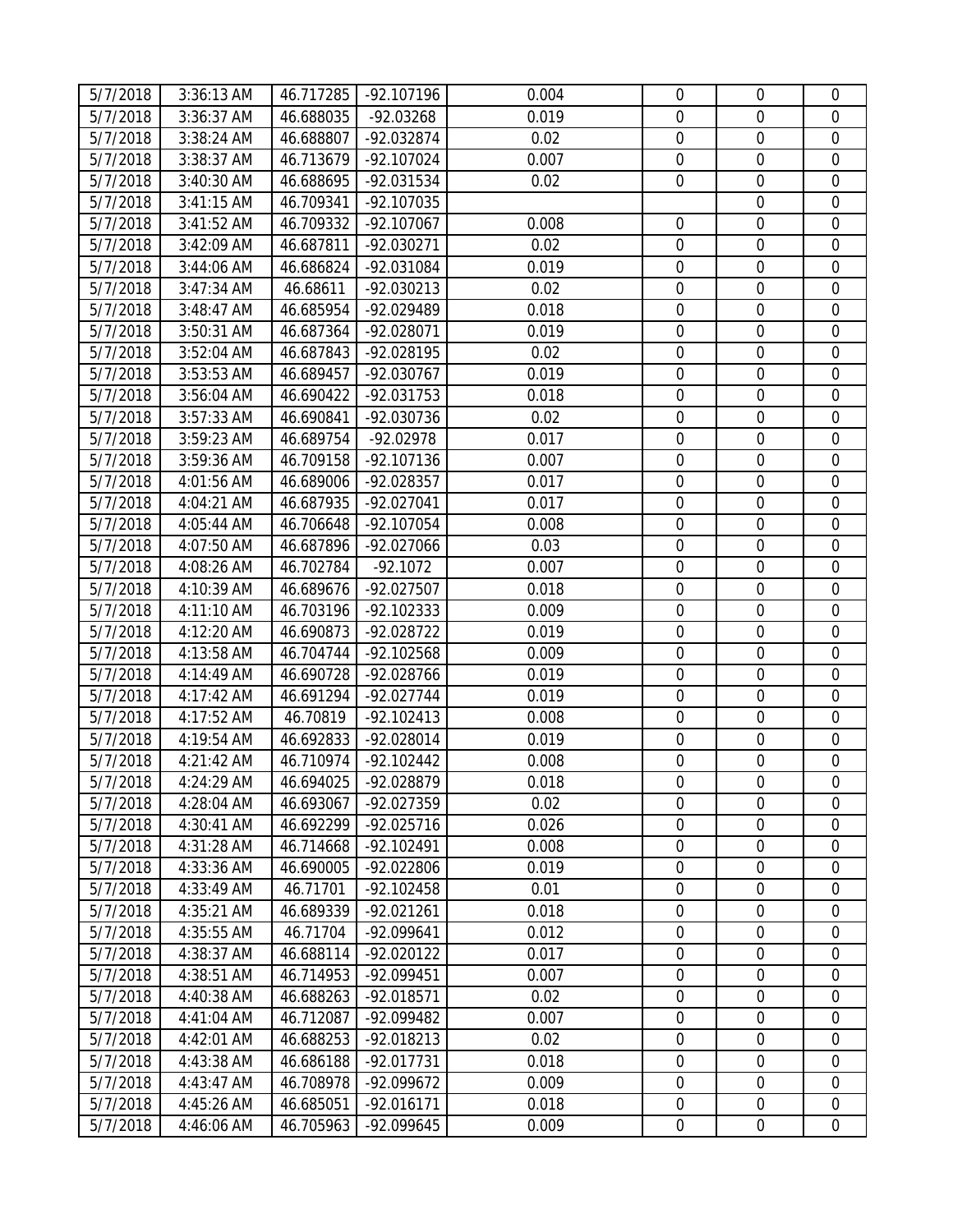| 5/7/2018             | 4:47:05 AM               | 46.683774              | -92.014276                 | 0.017          | $\mathbf 0$                          | $\mathbf 0$      | $\mathbf 0$                |
|----------------------|--------------------------|------------------------|----------------------------|----------------|--------------------------------------|------------------|----------------------------|
| 5/7/2018             | 4:48:58 AM               | 46.68249               | $-92.011232$               | 0.016          | $\mathbf 0$                          | $\mathbf 0$      | $\mathbf 0$                |
| 5/7/2018             | 4:49:16 AM               | 46.702389              | $-92.101135$               | 0.009          | $\boldsymbol{0}$                     | $\mathbf 0$      | $\mathbf 0$                |
| 5/7/2018             | 4:51:22 AM               | 46.700064              | $-92.10176$                | 0.01           | $\boldsymbol{0}$                     | $\boldsymbol{0}$ | $\mathbf 0$                |
| 5/7/2018             | 4:51:22 AM               | 46.682712              | $-92.009615$               | 0.017          | $\mathbf 0$                          | $\mathbf 0$      | $\boldsymbol{0}$           |
| 5/7/2018             | 4:53:30 AM               | 46.680829              | $-92.00654$                | 0.019          | $\mathbf 0$                          | $\mathbf 0$      | $\mathbf 0$                |
| 5/7/2018             | 4:55:39 AM               | 46.679138              | -92.008277                 | 0.017          | $\mathbf 0$                          | $\boldsymbol{0}$ | $\boldsymbol{0}$           |
| 5/7/2018             | 4:57:18 AM               | 46.678041              | $-92.00918$                | 0.017          | $\boldsymbol{0}$                     | $\boldsymbol{0}$ | $\boldsymbol{0}$           |
| 5/7/2018             | 4:59:18 AM               | 46.676914              | $-92.009623$               | 0.014          | $\mathbf 0$                          | $\mathbf 0$      | $\mathbf 0$                |
| 5/7/2018             | 5:01:45 AM               | 46.675469              | -92.006833                 | 0.015          | $\boldsymbol{0}$                     | $\boldsymbol{0}$ | $\boldsymbol{0}$           |
| 5/7/2018             | 5:03:31 AM               | 46.676071              | $-92.006776$               | 0.015          | $\mathbf 0$                          | $\boldsymbol{0}$ | $\overline{0}$             |
| 5/7/2018             | 5:06:57 AM               | 46.674495              | -92.006609                 | 0.015          | $\overline{0}$                       | $\mathbf 0$      | $\mathbf 0$                |
| 5/7/2018             | 5:08:54 AM               | 46.673294              | -92.008732                 | 0.017          | $\boldsymbol{0}$                     | $\mathbf 0$      | $\overline{0}$             |
| 5/7/2018             | 5:12:35 AM               | 46.709062              | $-92.094149$               | 0.009          | $\boldsymbol{0}$                     | $\mathbf 0$      | $\boldsymbol{0}$           |
| 5/7/2018             | 5:14:10 AM               | 46.672526              | $-92.009119$               | 0.017          | $\mathbf 0$                          | $\boldsymbol{0}$ | $\boldsymbol{0}$           |
| 5/7/2018             | 5:15:25 AM               | 46.713657              | -92.093397                 | 0.01           | $\mathbf 0$                          | $\mathbf 0$      | $\mathbf 0$                |
| 5/7/2018             | 5:16:01 AM               | 46.675425              | -92.009987                 | 0.025          | $\boldsymbol{0}$                     | $\boldsymbol{0}$ | $\boldsymbol{0}$           |
| 5/7/2018             | 5:17:08 AM               | 46.715916              | -92.093484                 | 0.01           | $\mathbf 0$                          | $\mathbf 0$      | $\boldsymbol{0}$           |
| 5/7/2018             | 5:19:04 AM               | 46.679183              | $-92.014149$               | 0.017          | 0                                    | $\mathbf 0$      | $\mathbf 0$                |
| 5/7/2018             | 5:19:16 AM               | 46.718873              | $-92.093174$               | 0.007          | $\mathbf 0$                          | $\boldsymbol{0}$ | $\boldsymbol{0}$           |
| 5/7/2018             | 5:22:43 AM               | 46.715136              | -92.090583                 |                | $\mathbf 0$                          | $\boldsymbol{0}$ | $\boldsymbol{0}$           |
| 5/7/2018             | 5:24:36 AM               | 46.688468              | -92.026159                 | 0.018          | $\mathbf 0$                          | $\mathbf 0$      | $\mathbf 0$                |
| 5/7/2018             | 5:26:33 AM               | 46.685885              | -92.025089                 | 0.025          | $\mathbf 0$                          | $\mathbf 0$      | $\mathbf 0$                |
| 5/7/2018             | 5:28:57 AM               | 46.713898              | $-92.117579$               | 0.008          | $\boldsymbol{0}$                     | $\boldsymbol{0}$ | $\boldsymbol{0}$           |
| 5/7/2018             | 5:30:38 AM               | 46.717059              | $-92.117623$               | 0.009          | $\mathbf 0$                          | $\boldsymbol{0}$ | $\boldsymbol{0}$           |
| 5/7/2018             | 5:32:43 AM               | 46.720084              | $-92.117144$               | 0.009          | $\mathbf 0$                          | $\mathbf 0$      | $\mathbf 0$                |
| 5/7/2018             | 5:32:53 AM               | 46.684095              | -92.033388                 | 0.017          | $\mathbf 0$                          | $\boldsymbol{0}$ | $\boldsymbol{0}$           |
| 5/7/2018             | 5:35:02 AM               | 46.682324              | -92.036401                 | 0.02           | $\mathbf 0$                          | $\boldsymbol{0}$ | $\boldsymbol{0}$           |
| 5/7/2018             | 5:35:37 AM               | 46.71944               | $-92.121643$               | 0.008          | $\boldsymbol{0}$                     | $\mathbf 0$      | $\mathbf 0$                |
| 5/7/2018             | 5:36:37 AM               | 46.68103               | -92.038465                 | 0.017          | $\boldsymbol{0}$                     | $\boldsymbol{0}$ | $\boldsymbol{0}$           |
| 5/7/2018             | 5:37:10 AM               | 46.717214              | $-92.121819$               | 0.009          | $\boldsymbol{0}$                     | $\boldsymbol{0}$ | $\boldsymbol{0}$           |
| 5/7/2018             | 5:38:25 AM               | 46.679757              | -92.040542                 | 0.017          | $\boldsymbol{0}$<br>$\boldsymbol{0}$ | $\boldsymbol{0}$ | $\boldsymbol{0}$           |
| 5/7/2018             | 5:38:56 AM               |                        | 46.714602 -92.121896       | 0.009          |                                      | $\boldsymbol{0}$ | $\boldsymbol{0}$           |
| 5/7/2018<br>5/7/2018 | 5:40:10 AM               | 46.678135<br>46.711674 | -92.039527<br>$-92.121857$ | 0.018<br>0.007 | 0<br>$\mathbf 0$                     | 0<br>$\mathbf 0$ | $\mathbf 0$<br>$\mathbf 0$ |
| 5/7/2018             | 5:41:23 AM<br>5:42:42 AM | 46.676993              | -92.038191                 | 0.017          | $\mathbf 0$                          | $\mathbf 0$      | $\mathbf 0$                |
| 5/7/2018             | 5:43:14 AM               | 46.711624              | $-92.118762$               | 0.006          | $\mathbf 0$                          | $\mathbf 0$      | 0                          |
| 5/7/2018             | 5:44:22 AM               | 46.675556              | -92.038312                 | 0.017          | $\overline{0}$                       | $\mathbf 0$      | $\boldsymbol{0}$           |
| 5/7/2018             | 5:45:27 AM               | 46.711702              | $-92.114718$               | 0.007          |                                      | $\mathbf 0$      | $\mathbf 0$                |
| 5/7/2018             | 5:45:57 AM               | 46.674197              | -92.040542                 | 0.017          | $\mathbf 0$                          | $\boldsymbol{0}$ | $\boldsymbol{0}$           |
| 5/7/2018             | 5:47:20 AM               | 46.709329              | $-92.114795$               | 0.009          | $\mathbf 0$                          | $\boldsymbol{0}$ | $\boldsymbol{0}$           |
| 5/7/2018             | 5:47:50 AM               | 46.672559              | -92.043445                 | 0.02           | $\mathbf 0$                          | $\mathbf 0$      | $\mathbf 0$                |
| 5/7/2018             | 5:49:30 AM               | 46.705885              | $-92.114862$               | 0.013          | $\mathbf 0$                          | $\boldsymbol{0}$ | $\boldsymbol{0}$           |
| 5/7/2018             | 5:49:53 AM               | 46.670831              | -92.046435                 | 0.02           | $\mathbf 0$                          | $\mathbf 0$      | $\mathbf 0$                |
| 5/7/2018             | 5:51:48 AM               | 46.66899               | -92.047964                 | 0.016          | $\mathbf 0$                          | $\mathbf 0$      | $\mathbf 0$                |
| 5/7/2018             | 5:51:56 AM               | 46.702203              | $-92.114727$               | 0.007          | $\mathbf 0$                          | $\overline{0}$   | $\mathbf 0$                |
| 5/7/2018             | 5:53:22 AM               | 46.666942              | -92.051944                 | 0.021          | $\boldsymbol{0}$                     | $\boldsymbol{0}$ | $\boldsymbol{0}$           |
| 5/7/2018             | 5:54:06 AM               | 46.700078              | $-92.114637$               | 0.006          | $\overline{0}$                       | $\mathbf 0$      | $\boldsymbol{0}$           |
| 5/7/2018             | 5:55:01 AM               | 46.665313              | -92.054631                 | 0.016          | 0                                    | $\boldsymbol{0}$ | $\overline{0}$             |
|                      |                          |                        |                            |                |                                      |                  |                            |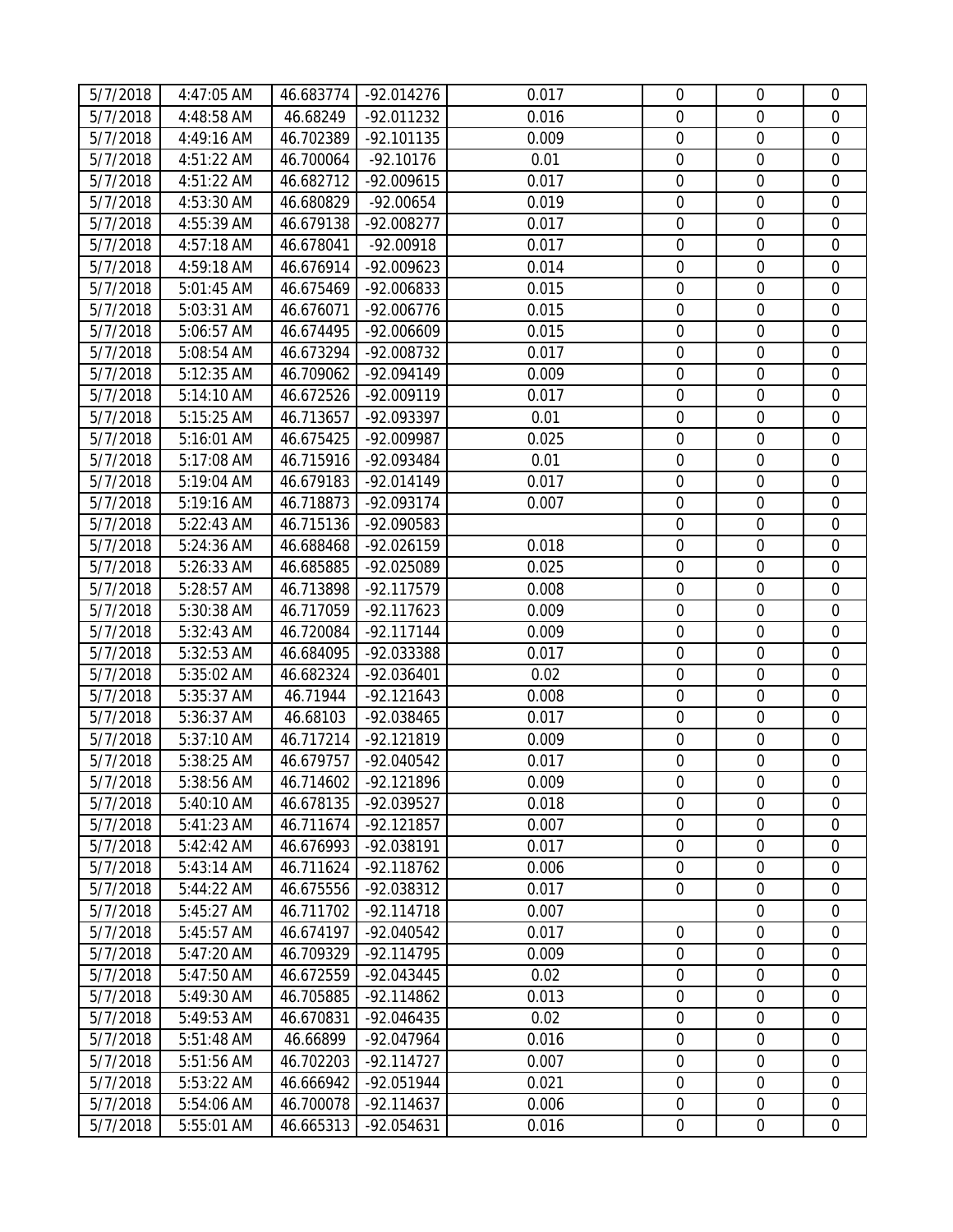| 5/7/2018              | 5:56:30 AM  | 46.663909 | -92.056956           | 0.017       | $\mathbf 0$      | $\overline{0}$   | $\mathbf 0$      |
|-----------------------|-------------|-----------|----------------------|-------------|------------------|------------------|------------------|
| 5/7/2018              | 5:57:37 AM  | 46.706497 | $-92.119171$         | 0.011       | $\mathbf 0$      | $\mathbf 0$      | $\mathbf 0$      |
| 5/7/2018              | 5:58:21 AM  | 46.664538 | $-92.061022$         | 0.016       | $\mathbf 0$      | $\mathbf 0$      | $\mathbf 0$      |
| 5/7/2018              | 6:00:06 AM  | 46.665599 | $-92.063421$         | 0.016       | $\boldsymbol{0}$ | $\boldsymbol{0}$ | $\mathbf 0$      |
| 5/7/2018              | 6:02:19 AM  | 46.668438 | $-92.066405$         | 0.016       | $\overline{0}$   | $\mathbf 0$      | $\mathbf 0$      |
| 5/7/2018              | 6:04:43 AM  | 46.671295 | -92.066349           | 0.016       | $\mathbf 0$      | $\mathbf 0$      | $\mathbf 0$      |
| 5/7/2018              | 6:06:40 AM  | 46.673528 | $-92.066421$         | 0.015       | $\mathbf 0$      | $\mathbf 0$      | $\mathbf 0$      |
| $\overline{5}/7/2018$ | 6:13:13 AM  | 46.697603 | $-92.05691$          | 0.017       | $\mathbf 0$      | $\mathbf 0$      | $\mathbf 0$      |
| 5/7/2018              | 6:15:17 AM  | 46.699111 | -92.059322           | 0.018       | $\boldsymbol{0}$ | $\boldsymbol{0}$ | $\mathbf 0$      |
| 5/7/2018              | 6:29:22 AM  | 46.70224  | -92.057852           | 0.02        | $\mathbf 0$      | $\boldsymbol{0}$ | $\mathbf 0$      |
| 5/7/2018              | 6:31:47 AM  | 46.704954 | -92.059548           | 0.019       | $\mathbf 0$      | $\boldsymbol{0}$ | $\boldsymbol{0}$ |
| 5/7/2018              | 6:33:38 AM  | 46.708895 | $-92.06454$          | 0.019       | $\mathbf 0$      | $\mathbf 0$      | $\mathbf 0$      |
| 5/7/2018              | 6:35:33 AM  | 46.713147 | -92.066979           | 0.021       | $\mathbf 0$      | $\boldsymbol{0}$ | $\boldsymbol{0}$ |
| 5/7/2018              | 6:37:18 AM  | 46.713341 | -92.072077           | 0.021       | $\mathbf 0$      | $\mathbf 0$      | $\boldsymbol{0}$ |
| 5/7/2018              | 6:38:56 AM  | 46.713171 | -92.076838           | 0.02        | $\mathbf 0$      | $\mathbf 0$      | $\mathbf 0$      |
| 5/7/2018              | 7:49:47 AM  | 46.732136 | $-92.0874$           | 0.022       | $\mathbf 0$      | $\mathbf 0$      | $\boldsymbol{0}$ |
| 5/7/2018              | 8:07:31 AM  | 46.67387  | -92.09669            | 0.004       |                  | $\mathbf 0$      | $\boldsymbol{0}$ |
| 5/7/2018              | 8:12:21 AM  | 46.67494  | $-92.09644$          | 0.006       |                  | $\mathbf 0$      | $\boldsymbol{0}$ |
| 5/7/2018              | 8:15:15 AM  | 46.674623 | -92.097383           | 0.002       |                  | $\mathbf 0$      | $\mathbf 0$      |
| 5/7/2018              | 8:17:21 AM  | 46.673681 | $-92.09748$          | $\mathbf 0$ |                  | $\mathbf 0$      | $\mathbf 0$      |
| 5/7/2018              | 8:18:57 AM  | 46.673959 | -92.098099           | $\mathbf 0$ |                  | $\boldsymbol{0}$ | $\boldsymbol{0}$ |
| 5/7/2018              | 8:20:58 AM  | 46.675503 | -92.098193           | $\mathbf 0$ |                  | $\mathbf 0$      | $\mathbf 0$      |
| 5/7/2018              | 8:23:14 AM  | 46.677612 | -92.097819           | $\mathbf 0$ |                  | $\boldsymbol{0}$ | $\boldsymbol{0}$ |
| 5/7/2018              | 8:25:05 AM  | 46.678378 | -92.098635           | $\mathbf 0$ |                  | $\boldsymbol{0}$ | $\boldsymbol{0}$ |
| 5/7/2018              | 8:27:26 AM  | 46.677246 | -92.099782           | $\mathbf 0$ |                  | $\mathbf 0$      | $\mathbf 0$      |
| 5/7/2018              | 8:29:40 AM  | 46.678009 | -92.098491           | $\mathbf 0$ |                  | $\boldsymbol{0}$ | $\boldsymbol{0}$ |
| 5/7/2018              | 8:49:55 AM  | 46.722012 | -92.087384           | 0.024       | $\mathbf 0$      | $\mathbf 0$      | $\overline{0}$   |
| $\overline{5}/7/2018$ | 8:51:19 AM  | 46.723676 | -92.087385           | 0.022       | $\mathbf 0$      | $\boldsymbol{0}$ | $\boldsymbol{0}$ |
| 5/7/2018              | 8:52:49 AM  | 46.725035 | -92.087409           | 0.027       | $\mathbf 0$      | $\mathbf 0$      | $\mathbf 0$      |
| 5/7/2018              | 8:54:28 AM  | 46.727671 | -92.087384           | 0.033       | $\mathbf 0$      | $\mathbf 0$      | $\boldsymbol{0}$ |
| 5/7/2018              | 8:56:13 AM  | 46.729785 | -92.087373           | 0.017       | $\boldsymbol{0}$ | $\boldsymbol{0}$ | $\boldsymbol{0}$ |
| 5/7/2018              | 8:58:16 AM  | 46.730949 | -92.086513           | 0.019       | 0                | $\mathbf 0$      | $\overline{0}$   |
| 5/7/2018              | 9:01:50 AM  |           | 46.732512 -92.087768 | 0.014       | $\boldsymbol{0}$ | $\boldsymbol{0}$ | $\boldsymbol{0}$ |
| 5/7/2018              | 9:03:13 AM  | 46.732329 | -92.088981           | 0.016       | $\mathbf 0$      | $\overline{0}$   | $\mathbf 0$      |
| 5/7/2018              | 9:06 AM     | 46.730367 | -92.089107           | 0.029       | $\mathbf 0$      | $\mathbf 0$      | $\mathbf 0$      |
| 5/7/2018              | 9:07:40 AM  | 46.729288 | -92.088904           | 0.022       | $\boldsymbol{0}$ | $\mathbf 0$      | $\mathbf 0$      |
| 5/7/2018              | 9:09:22 AM  | 46.729904 | $-92.090644$         | 0.023       | $\mathbf 0$      | $\mathbf 0$      | $\boldsymbol{0}$ |
| 5/7/2018              | 9:40:42 AM  | 46.732949 | -92.090187           | 0.038       | $\mathbf 0$      | $\mathbf 0$      | $\boldsymbol{0}$ |
| 5/7/2018              | 9:42:36 AM  | 46.732391 | $-92.09162$          | 0.011       | $\overline{0}$   | $\mathbf 0$      | $\mathbf 0$      |
| 5/7/2018              | 9:44:13 AM  | 46.68787  | -92.076207           | 0.013       |                  | $\mathbf 0$      | 0                |
| 5/7/2018              | 9:44:35 AM  | 46.731471 | -92.091916           | 0.018       | $\overline{0}$   | $\mathbf 0$      | $\boldsymbol{0}$ |
| 5/7/2018              | 9:49:31 AM  | 46.685103 | -92.076858           | 0.003       |                  | $\mathbf 0$      | $\mathbf 0$      |
| 5/7/2018              | 9:52:53 AM  | 46.680435 | -92.085883           | 0.004       |                  | $\boldsymbol{0}$ | $\boldsymbol{0}$ |
| 5/7/2018              | 9:55:58 AM  | 46.673491 | -92.095782           | 0.002       |                  | $\mathbf 0$      | $\mathbf 0$      |
| 5/7/2018              | 9:59:19 AM  | 46.674719 | -92.098445           | 0.006       |                  | $\mathbf 0$      | $\overline{0}$   |
| 5/7/2018              | 10:03:52 AM | 46.674491 | -92.099845           | 0.003       |                  | $\mathbf 0$      | $\boldsymbol{0}$ |
| 5/7/2018              | 10:05:47 AM | 46.672785 | -92.099978           | 0.007       |                  | $\mathbf 0$      | $\mathbf 0$      |
| 5/7/2018              | 10:07:47 AM | 46.6711   | -92.099911           | 0.006       |                  | $\boldsymbol{0}$ | $\boldsymbol{0}$ |
| 5/7/2018              | 10:09:39 AM | 46.669966 | $-92.100047$         | 0.004       |                  | $\boldsymbol{0}$ | $\mathbf 0$      |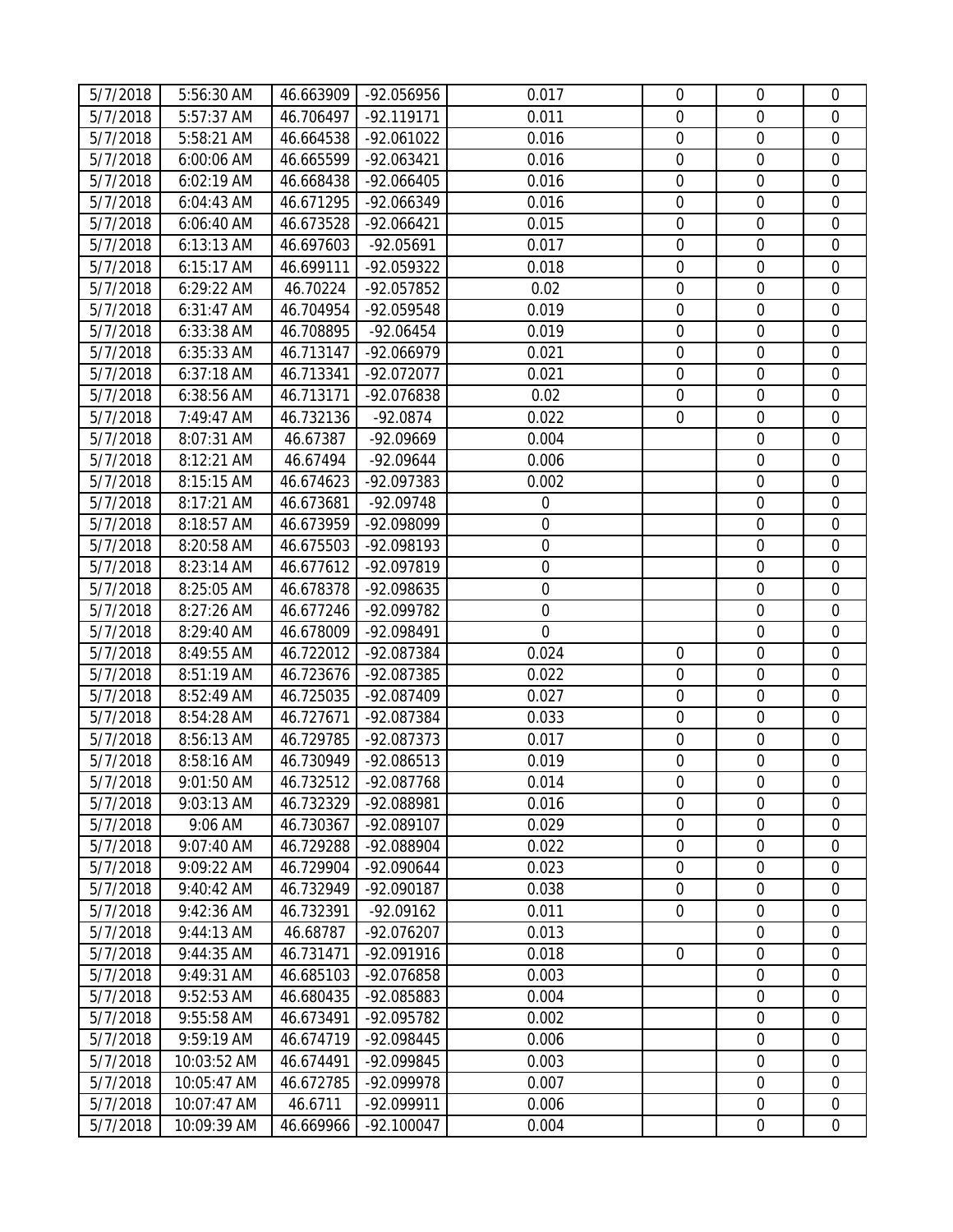| 5/7/2018 | 10:11:42 AM | 46.669365 | -92.099715   | 0.006 |                  | $\mathbf 0$      | $\mathbf 0$      |
|----------|-------------|-----------|--------------|-------|------------------|------------------|------------------|
| 5/7/2018 | 10:15:02 AM | 46.669113 | $-92.10151$  | 0.007 |                  | $\mathbf 0$      | $\mathbf 0$      |
| 5/7/2018 | 10:17:07 AM | 46.667714 | $-92.101397$ | 0.004 |                  | $\mathbf 0$      | $\mathbf 0$      |
| 5/7/2018 | 10:19:34 AM | 46.666466 | -92.101861   | 0.005 |                  | $\mathbf 0$      | $\mathbf 0$      |
| 5/7/2018 | 10:21:24 AM | 46.665934 | $-92.101609$ | 0.002 |                  | $\mathbf 0$      | $\boldsymbol{0}$ |
| 5/7/2018 | 10:23:12 AM | 46.665814 | $-92.100243$ | 0.002 |                  | $\mathbf 0$      | $\mathbf 0$      |
| 5/7/2018 | 10:24:33 AM | 46.664418 | -92.099964   | 0.005 |                  | $\boldsymbol{0}$ | $\boldsymbol{0}$ |
| 5/7/2018 | 10:26:10 AM | 46.66337  | $-92.101249$ | 0.006 |                  | $\boldsymbol{0}$ | $\boldsymbol{0}$ |
| 5/7/2018 | 10:26:12 AM | 46.72926  | -92.091964   | 0.031 | $\overline{0}$   | $\mathbf 0$      | $\mathbf 0$      |
| 5/7/2018 | 10:27:43 AM | 46.662965 | $-92.102928$ | 0.003 |                  | $\boldsymbol{0}$ | $\boldsymbol{0}$ |
| 5/7/2018 | 10:29:48 AM | 46.66215  | $-92.102353$ | 0.006 |                  | $\boldsymbol{0}$ | $\mathbf 0$      |
| 5/7/2018 | 10:30:17 AM | 46.733421 | -92.093361   | 0.013 | $\mathbf 0$      | $\mathbf 0$      | $\mathbf 0$      |
| 5/7/2018 | 10:31:52 AM | 46.661535 | $-92.101608$ | 0.006 |                  | $\mathbf 0$      | $\overline{0}$   |
| 5/7/2018 | 10:32:02 AM | 46.730403 | -92.093409   | 0.04  | $\boldsymbol{0}$ | $\mathbf 0$      | $\mathbf 0$      |
| 5/7/2018 | 10:33:57 AM | 46.660942 | -92.100986   | 0.005 |                  | $\boldsymbol{0}$ | $\boldsymbol{0}$ |
| 5/7/2018 | 10:34:05 AM | 46.727408 | -92.093633   | 0.028 | $\mathbf 0$      | $\mathbf 0$      | $\mathbf 0$      |
| 5/7/2018 | 10:36:11 AM | 46.725447 | -92.093565   | 0.025 | $\mathbf 0$      | $\boldsymbol{0}$ | $\boldsymbol{0}$ |
| 5/7/2018 | 10:37:18 AM | 46.659731 | $-92.100145$ | 0.01  |                  | $\mathbf 0$      | $\boldsymbol{0}$ |
| 5/7/2018 | 10:37:36 AM | 46.723179 | -92.093448   | 0.025 | $\overline{0}$   | $\mathbf 0$      | $\mathbf 0$      |
| 5/7/2018 | 10:39:29 AM | 46.659578 | $-92.102336$ | 0.007 |                  | $\boldsymbol{0}$ | $\boldsymbol{0}$ |
| 5/7/2018 | 10:41:21 AM | 46.659601 | $-92.105467$ | 0.006 |                  | $\boldsymbol{0}$ | $\boldsymbol{0}$ |
| 5/7/2018 | 10:44:46 AM | 46.660849 | -92.105846   | 0.008 |                  | $\mathbf 0$      | $\mathbf 0$      |
| 5/7/2018 | 10:45:45 AM | 46.72161  | -92.095261   | 0.023 | $\mathbf 0$      | $\mathbf 0$      | $\mathbf 0$      |
| 5/7/2018 | 10:47:23 AM | 46.663572 | -92.105836   | 0.007 |                  | $\boldsymbol{0}$ | $\boldsymbol{0}$ |
| 5/7/2018 | 10:47:52 AM | 46.724149 | -92.094699   | 0.02  | $\boldsymbol{0}$ | $\boldsymbol{0}$ | $\boldsymbol{0}$ |
| 5/7/2018 | 10:49:12 AM | 46.724753 | $-92.094944$ | 0.03  | $\mathbf 0$      | $\mathbf 0$      | $\mathbf 0$      |
| 5/7/2018 | 10:50:47 AM | 46.726483 | $-92.094667$ | 0.027 | $\mathbf 0$      | $\boldsymbol{0}$ | $\boldsymbol{0}$ |
| 5/7/2018 | 10:52:27 AM | 46.727794 | -92.094847   | 0.02  | $\mathbf 0$      | $\boldsymbol{0}$ | $\boldsymbol{0}$ |
| 5/7/2018 | 10:54:09 AM | 46.72673  | -92.096506   | 0.032 | $\boldsymbol{0}$ | $\mathbf 0$      | $\mathbf 0$      |
| 5/7/2018 | 10:56:29 AM | 46.723498 | -92.096423   | 0.028 | $\boldsymbol{0}$ | $\boldsymbol{0}$ | $\boldsymbol{0}$ |
| 5/7/2018 | 11:00:52 AM | 46.723005 | -92.09788    | 0.031 | $\boldsymbol{0}$ | $\boldsymbol{0}$ | $\boldsymbol{0}$ |
| 5/7/2018 | 11:02:51 AM | 46.725833 | $-92.097773$ | 0.034 | 0                | $\boldsymbol{0}$ | $\boldsymbol{0}$ |
| 5/7/2018 | 11:03:54 AM | 46.67042  | -92.077047   | 0.005 |                  | $\boldsymbol{0}$ | $\boldsymbol{0}$ |
| 5/7/2018 | 11:04:18 AM | 46.729135 | -92.096317   | 0.02  | $\overline{0}$   | 0                | $\mathbf 0$      |
| 5/7/2018 | 11:07:05 AM | 46.731348 | -92.094701   | 0.018 | $\overline{0}$   | $\mathbf 0$      | $\mathbf 0$      |
| 5/7/2018 | 11:08:27 AM | 46.673026 | -92.074608   | 0.005 |                  | $\mathbf 0$      | $\overline{0}$   |
| 5/7/2018 | 11:10:14 AM | 46.732062 | $-92.094915$ | 0.038 | $\boldsymbol{0}$ | $\boldsymbol{0}$ | 0                |
| 5/7/2018 | 11:11:11 AM | 46.672776 | $-92.076723$ | 0.004 |                  | $\mathbf 0$      | $\mathbf 0$      |
| 5/7/2018 | 11:12:09 AM | 46.731783 | -92.096208   | 0.012 | $\overline{0}$   | $\mathbf 0$      | $\mathbf 0$      |
| 5/7/2018 | 11:15:28 AM | 46.668857 | -92.071904   | 0.003 |                  | $\boldsymbol{0}$ | $\boldsymbol{0}$ |
| 5/7/2018 | 11:16:38 AM | 46.732554 | $-92.103737$ | 0.018 | $\mathbf 0$      | $\mathbf 0$      | $\mathbf 0$      |
| 5/7/2018 | 11:17:33 AM | 46.732866 | $-92.105229$ | 0.016 | $\overline{0}$   | $\mathbf 0$      | $\mathbf 0$      |
| 5/7/2018 | 11:18:36 AM | 46.667774 | $-92.072817$ | 0.002 |                  | $\boldsymbol{0}$ | $\boldsymbol{0}$ |
| 5/7/2018 | 11:19:56 AM | 46.733833 | $-92.102354$ | 0.021 | $\mathbf 0$      | $\mathbf 0$      | $\mathbf 0$      |
| 5/7/2018 | 11:22:15 AM | 46.668176 | -92.073726   | 0.002 |                  | $\mathbf 0$      | $\mathbf 0$      |
| 5/7/2018 | 11:22:21 AM | 46.732659 | -92.099314   | 0.051 | $\mathbf 0$      | $\mathbf 0$      | $\mathbf 0$      |
| 5/7/2018 | 11:24:05 AM | 46.731461 | $-92.10046$  | 0.027 | $\mathbf 0$      | $\boldsymbol{0}$ | $\boldsymbol{0}$ |
| 5/7/2018 | 11:27:08 AM | 46.729407 | $-92.102368$ | 0.044 | $\mathbf 0$      | $\mathbf 0$      | $\boldsymbol{0}$ |
| 5/7/2018 | 11:29:38 AM | 46.725574 | $-92.102463$ | 0.02  | $\boldsymbol{0}$ | $\boldsymbol{0}$ | $\overline{0}$   |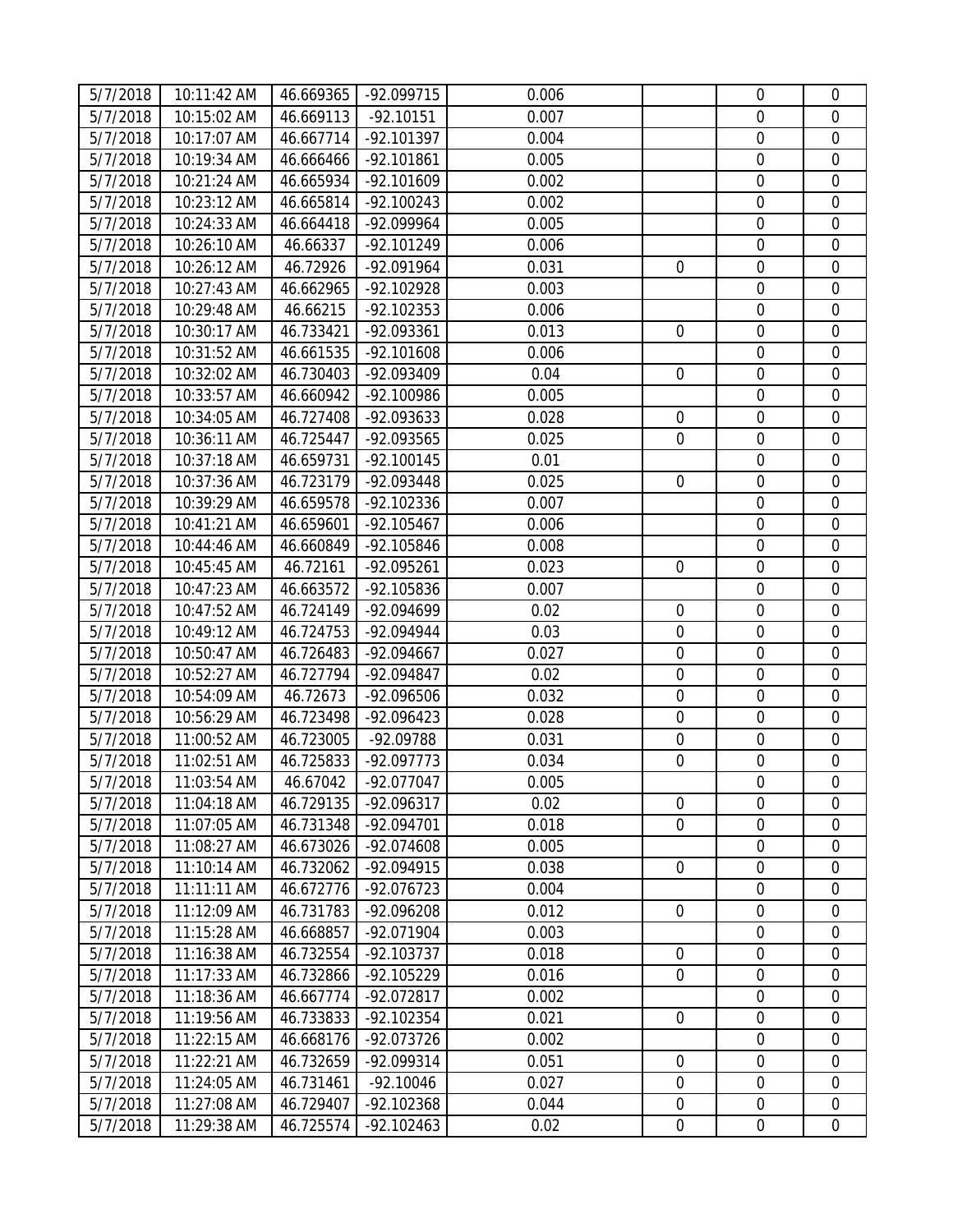| 5/7/2018 | 11:33 AM    | 46.722655 | -92.102371          | 0.034 | $\mathbf 0$      | $\mathbf 0$      | $\mathbf 0$      |
|----------|-------------|-----------|---------------------|-------|------------------|------------------|------------------|
| 5/7/2018 | 11:35:15 AM | 46.722492 | $-92.102483$        | 0.022 | $\mathbf 0$      | $\mathbf 0$      | $\mathbf 0$      |
| 5/7/2018 | 11:37:29 AM | 46.72432  | $-92.100845$        | 0.034 | $\mathbf 0$      | $\mathbf 0$      | $\mathbf 0$      |
| 5/7/2018 | 11:39:38 AM | 46.723178 | -92.099352          | 0.041 | $\boldsymbol{0}$ | $\boldsymbol{0}$ | $\overline{0}$   |
| 5/7/2018 | 11:41:22 AM | 46.726392 | -92.099366          | 0.018 | $\mathbf 0$      | $\mathbf 0$      | $\boldsymbol{0}$ |
| 5/7/2018 | 11:47:53 AM | 46.719758 | -92.090095          | 0.043 | $\mathbf 0$      | $\mathbf 0$      | $\mathbf 0$      |
| 5/7/2018 | 11:49:53 AM | 46.719    | -92.092038          | 0.028 | $\mathbf 0$      | $\boldsymbol{0}$ | $\boldsymbol{0}$ |
| 5/7/2018 | 11:51:35 AM | 46.717215 | $-92.09201$         | 0.03  | $\mathbf 0$      | $\boldsymbol{0}$ | $\boldsymbol{0}$ |
| 5/7/2018 | 11:53:28 AM | 46.714424 | -92.092151          | 0.033 | $\mathbf 0$      | $\mathbf 0$      | $\mathbf 0$      |
| 5/7/2018 | 11:55:41 AM | 46.714541 | -92.093447          | 0.024 | $\boldsymbol{0}$ | $\boldsymbol{0}$ | $\boldsymbol{0}$ |
| 5/7/2018 | 2:35:32 PM  | 46.688733 | -92.076039          | 0.04  | $\mathbf 0$      | $\boldsymbol{0}$ | $\boldsymbol{0}$ |
| 5/7/2018 | 3:13:20 PM  | 46.718156 | -92.093499          | 0.03  | $\overline{0}$   | $\mathbf 0$      | $\mathbf 0$      |
| 5/7/2018 | 3:16:23 PM  | 46.716655 | $-92.09357$         | 0.03  |                  | $\mathbf 0$      | $\mathbf 0$      |
| 5/7/2018 | 3:18:47 PM  | 46.713685 | -92.093496          | 0.045 | $\mathbf 0$      | $\mathbf 0$      | $\boldsymbol{0}$ |
| 5/7/2018 | 3:19:04 PM  | 46.700156 | -92.035069          | 0.014 | $\mathbf 0$      | $\boldsymbol{0}$ | $\boldsymbol{0}$ |
| 5/7/2018 | 3:24:31 PM  | 46.702102 | -92.040761          | 0.011 | $\mathbf 0$      | $\mathbf 0$      | $\mathbf 0$      |
| 5/7/2018 | 3:32:26 PM  | 46.704332 | -92.042258          | 0.014 | $\boldsymbol{0}$ | $\boldsymbol{0}$ | $\boldsymbol{0}$ |
| 5/7/2018 | 3:38:33 PM  | 46.701044 | -92.041494          | 0.014 | $\mathbf 0$      | $\mathbf 0$      | $\boldsymbol{0}$ |
| 5/7/2018 | 3:40:57 PM  | 46.70067  | -92.043194          | 0.01  | 0                | $\mathbf 0$      | $\mathbf 0$      |
| 5/7/2018 | 3:42:40 PM  | 46.716955 | $-92.105391$        | 0.023 | $\mathbf 0$      | $\boldsymbol{0}$ | $\boldsymbol{0}$ |
| 5/7/2018 | 3:43:54 PM  | 46.70081  | $-92.044766$        | 0.007 | $\mathbf 0$      | $\boldsymbol{0}$ | $\boldsymbol{0}$ |
| 5/7/2018 | 3:45:34 PM  | 46.714549 | $-92.105567$        | 0.027 | $\mathbf 0$      | $\mathbf 0$      | $\mathbf 0$      |
| 5/7/2018 | 3:46:09 PM  | 46.699882 | $-92.045843$        | 0.013 | $\mathbf 0$      | $\mathbf 0$      | $\mathbf 0$      |
| 5/7/2018 | 3:48:04 PM  | 46.71286  | -92.105639          | 0.043 | $\boldsymbol{0}$ | $\boldsymbol{0}$ | $\boldsymbol{0}$ |
| 5/7/2018 | 3:48:06 PM  | 46.698676 | -92.045239          | 0.021 | $\mathbf 0$      | $\boldsymbol{0}$ | $\boldsymbol{0}$ |
| 5/7/2018 | 3:49:51 PM  | 46.710698 | $-92.105535$        | 0.027 | $\mathbf 0$      | $\mathbf 0$      | $\mathbf 0$      |
| 5/7/2018 | 3:50:46 PM  | 46.697243 | -92.047478          | 0.009 | $\mathbf 0$      | $\mathbf 0$      | $\boldsymbol{0}$ |
| 5/7/2018 | 3:52:23 PM  | 46.707707 | $-92.105437$        | 0.033 | $\mathbf 0$      | $\boldsymbol{0}$ | $\boldsymbol{0}$ |
| 5/7/2018 | 3:52:57 PM  | 46.696987 | -92.045879          | 0.008 | $\boldsymbol{0}$ | $\mathbf 0$      | $\mathbf 0$      |
| 5/7/2018 | 3:55:19 PM  | 46.696306 | $-92.04635$         | 0.011 | $\boldsymbol{0}$ | $\boldsymbol{0}$ | $\boldsymbol{0}$ |
| 5/7/2018 | 3:56:22 PM  | 46.706364 | -92.109409          | 0.015 | $\mathbf 0$      | $\boldsymbol{0}$ | $\mathbf 0$      |
| 5/7/2018 | 3:57:42 PM  | 46.709304 | $-92.107041$        | 0.025 | $\boldsymbol{0}$ | $\boldsymbol{0}$ | $\boldsymbol{0}$ |
| 5/7/2018 | 3:58:20 PM  |           | 46.695152 -92.04516 | 0.026 | $\boldsymbol{0}$ | $\boldsymbol{0}$ | $\boldsymbol{0}$ |
| 5/7/2018 | 3:59:20 PM  | 46.711986 | -92.107039          | 0.024 | $\mathbf 0$      | $\mathbf 0$      | $\mathbf 0$      |
| 5/7/2018 | 4:01:11 PM  | 46.694143 | $-92.042263$        | 0.007 | $\mathbf 0$      | $\mathbf 0$      | $\mathbf 0$      |
| 5/7/2018 | 4:02:12 PM  | 46.713633 | $-92.121732$        | 0.035 | $\mathbf 0$      | $\mathbf 0$      | $\mathbf 0$      |
| 5/7/2018 | 4:04:04 PM  | 46.69202  | $-92.043153$        | 0.016 | $\mathbf 0$      | $\boldsymbol{0}$ | 0                |
| 5/7/2018 | 4:04:18 PM  | 46.716777 | $-92.121694$        | 0.035 | $\mathbf 0$      | $\mathbf 0$      | $\mathbf 0$      |
| 5/7/2018 | 4:06:07 PM  | 46.716792 | $-92.121736$        | 0.053 | $\mathbf 0$      | $\mathbf 0$      | $\mathbf 0$      |
| 5/7/2018 | 4:06:40 PM  | 46.691147 | $-92.043519$        | 0.013 | $\mathbf 0$      | $\mathbf 0$      | $\boldsymbol{0}$ |
| 5/7/2018 | 4:07:58 PM  | 46.718227 | $-92.120357$        | 0.03  | $\mathbf 0$      | $\mathbf 0$      | $\mathbf 0$      |
| 5/7/2018 | 4:09:21 PM  | 46.717107 | $-92.12047$         | 0.019 | $\mathbf 0$      | $\mathbf 0$      | $\mathbf 0$      |
| 5/7/2018 | 4:10:28 PM  | 46.69077  | -92.047089          | 0.019 | $\mathbf 0$      | $\boldsymbol{0}$ | $\boldsymbol{0}$ |
| 5/7/2018 | 4:10:30 PM  | 46.713734 | $-92.120456$        | 0.022 | $\mathbf 0$      | $\mathbf 0$      | $\mathbf 0$      |
| 5/7/2018 | 4:12:25 PM  | 46.711616 | $-92.120429$        | 0.039 | $\mathbf 0$      | $\mathbf 0$      | $\mathbf 0$      |
| 5/7/2018 | 4:14:16 PM  | 46.709753 | $-92.120763$        | 0.026 | $\mathbf 0$      | $\overline{0}$   | $\mathbf 0$      |
| 5/7/2018 | 4:14:45 PM  | 46.694547 | -92.039706          | 0.008 | $\mathbf 0$      | $\boldsymbol{0}$ | $\boldsymbol{0}$ |
| 5/7/2018 | 4:16:52 PM  | 46.706303 | $-92.120558$        | 0.023 | $\mathbf 0$      | $\mathbf 0$      | $\boldsymbol{0}$ |
| 5/7/2018 | 4:17:34 PM  | 46.695693 | -92.040381          | 0.011 | $\boldsymbol{0}$ | $\boldsymbol{0}$ | $\overline{0}$   |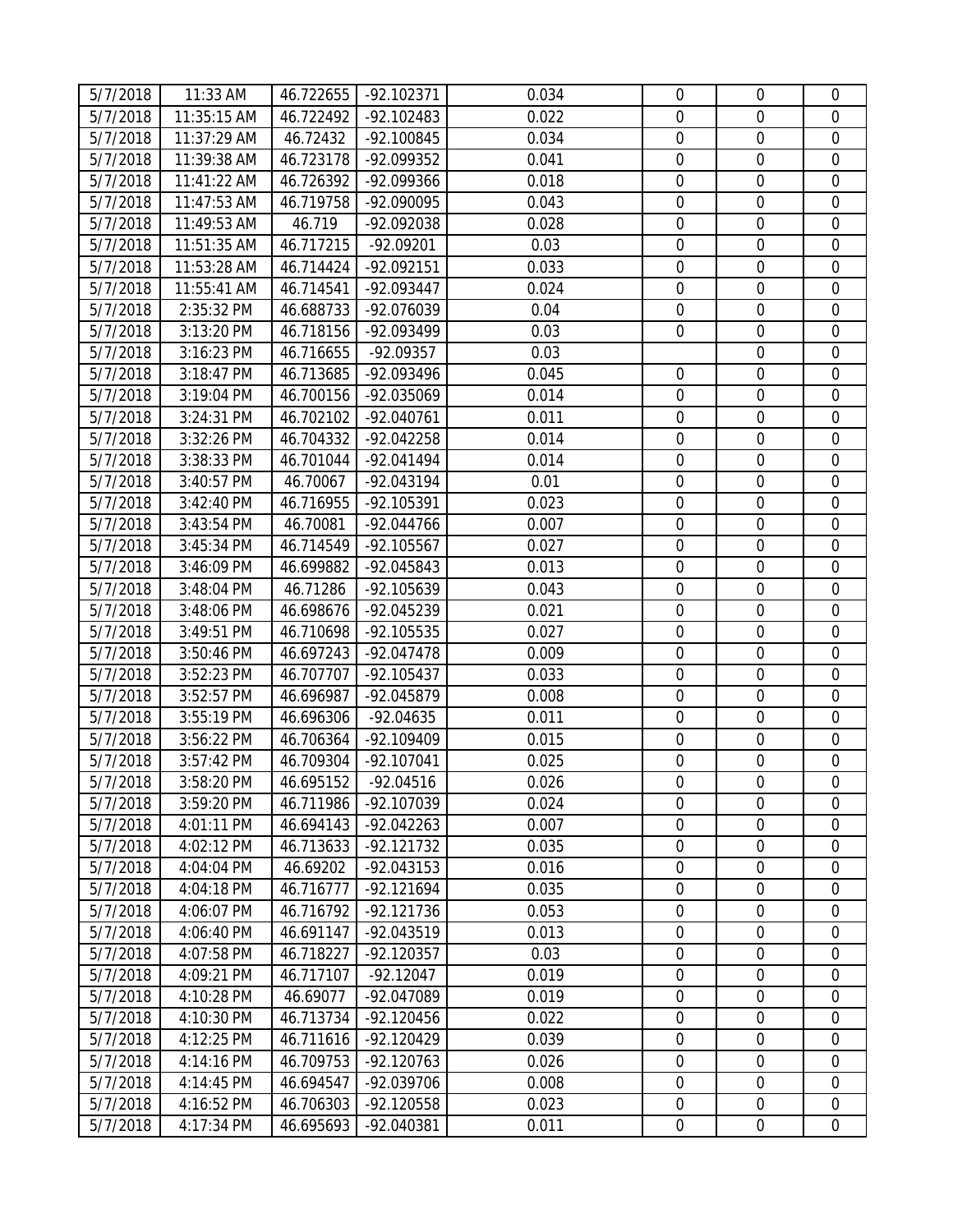| 5/7/2018 | 4:18:08 PM | 46.707263 | $-92.124571$         | 0.021 | $\mathbf 0$      | $\overline{0}$   | $\mathbf 0$      |
|----------|------------|-----------|----------------------|-------|------------------|------------------|------------------|
| 5/7/2018 | 4:20 PM    | 46.710306 | $-92.124342$         | 0.027 | $\mathbf 0$      | $\mathbf 0$      | $\overline{0}$   |
| 5/7/2018 | 4:22:24 PM | 46.710533 | $-92.11912$          | 0.029 | $\mathbf 0$      | $\mathbf 0$      | $\mathbf 0$      |
| 5/7/2018 | 4:23:56 PM | 46.713018 | -92.119109           | 0.02  | $\boldsymbol{0}$ | $\boldsymbol{0}$ | $\mathbf 0$      |
| 5/7/2018 | 4:25:47 PM | 46.71522  | $-92.11914$          | 0.021 | $\overline{0}$   | $\mathbf 0$      | $\mathbf 0$      |
| 5/7/2018 | 4:28:48 PM | 46.717537 | $-92.119123$         | 0.02  | $\mathbf 0$      | $\mathbf 0$      | $\mathbf 0$      |
| 5/7/2018 | 4:30:48 PM | 46.719322 | -92.117809           | 0.022 | $\mathbf 0$      | $\mathbf 0$      | $\mathbf 0$      |
| 5/7/2018 | 4:33:50 PM | 46.714668 | $-92.117691$         | 0.022 | $\mathbf 0$      | $\mathbf 0$      | $\mathbf 0$      |
| 5/7/2018 | 4:36:03 PM | 46.711691 | -92.116898           | 0.033 | $\mathbf 0$      | $\boldsymbol{0}$ | $\mathbf 0$      |
| 5/7/2018 | 4:37:32 PM | 46.709919 | $-92.117852$         | 0.016 | $\mathbf 0$      | $\mathbf 0$      | $\mathbf 0$      |
| 5/7/2018 | 4:39:55 PM | 46.711662 | $-92.116404$         | 0.023 | $\mathbf 0$      | $\boldsymbol{0}$ | $\mathbf 0$      |
| 5/7/2018 | 4:41:52 PM | 46.714305 | $-92.114897$         | 0.017 | $\mathbf 0$      | $\mathbf 0$      | $\mathbf 0$      |
| 5/7/2018 | 4:43:26 PM | 46.716903 | $-92.114704$         | 0.015 | $\mathbf 0$      | $\boldsymbol{0}$ | $\boldsymbol{0}$ |
| 5/7/2018 | 4:45:32 PM | 46.719805 | $-92.114876$         | 0.014 | $\mathbf 0$      | $\boldsymbol{0}$ | $\boldsymbol{0}$ |
| 5/7/2018 | 4:47:51 PM | 46.719984 | $-92.115833$         | 0.023 | $\mathbf 0$      | $\mathbf 0$      | $\mathbf 0$      |
| 5/7/2018 | 4:49:05 PM | 46.71973  | $-92.116212$         | 0.022 | $\boldsymbol{0}$ | $\boldsymbol{0}$ | $\boldsymbol{0}$ |
| 5/7/2018 | 4:50:05 PM | 46.716443 | -92.072053           | 0.01  | $\mathbf 0$      | $\mathbf 0$      | $\boldsymbol{0}$ |
| 5/7/2018 | 4:50:10 PM | 46.717005 | $-92.11621$          | 0.021 | $\mathbf 0$      | $\mathbf 0$      | $\mathbf 0$      |
| 5/7/2018 | 4:52:05 PM | 46.714346 | $-92.116156$         | 0.019 | $\mathbf 0$      | $\mathbf 0$      | $\mathbf 0$      |
| 5/7/2018 | 4:52:47 PM | 46.715313 | $-92.070411$         | 0.018 | $\mathbf 0$      | $\mathbf 0$      | $\mathbf 0$      |
| 5/7/2018 | 4:55:22 PM | 46.71433  | -92.068832           | 0.023 | $\mathbf 0$      | $\boldsymbol{0}$ | $\boldsymbol{0}$ |
| 5/7/2018 | 4:55:28 PM | 46.712769 | $-92.105574$         | 0.014 | $\mathbf 0$      | $\mathbf 0$      | $\mathbf 0$      |
| 5/7/2018 | 4:57:49 PM | 46.712807 | -92.066962           | 0.014 | $\mathbf 0$      | $\mathbf 0$      | $\boldsymbol{0}$ |
| 5/7/2018 | 4:59:03 PM | 46.710816 | -92.105644           | 0.03  | $\mathbf 0$      | $\boldsymbol{0}$ | $\boldsymbol{0}$ |
| 5/7/2018 | 5:00:12 PM | 46.709923 | $-92.06601$          | 0.016 | $\mathbf 0$      | $\mathbf 0$      | $\mathbf 0$      |
| 5/7/2018 | 5:00:25 PM | 46.709283 | -92.105631           | 0.021 | $\mathbf 0$      | $\mathbf 0$      | $\mathbf 0$      |
| 5/7/2018 | 5:02:23 PM | 46.708079 | $-92.066163$         | 0.01  | $\mathbf 0$      | $\mathbf 0$      | $\overline{0}$   |
| 5/7/2018 | 5:05:13 PM | 46.706534 | $-92.065249$         | 0.013 | $\mathbf 0$      | $\boldsymbol{0}$ | $\mathbf 0$      |
| 5/7/2018 | 5:06:22 PM | 46.705166 | -92.099608           | 0.015 | $\mathbf 0$      | $\mathbf 0$      | $\mathbf 0$      |
| 5/7/2018 | 5:08:04 PM | 46.702958 | -92.099509           | 0.016 | $\mathbf 0$      | $\mathbf 0$      | $\mathbf 0$      |
| 5/7/2018 | 5:08:12 PM | 46.706583 | -92.058128           | 0.024 | $\boldsymbol{0}$ | $\boldsymbol{0}$ | $\boldsymbol{0}$ |
| 5/7/2018 | 5:10:21 PM | 46.706278 | -92.057083           | 0.031 | $\mathbf 0$      | $\boldsymbol{0}$ | $\mathbf 0$      |
| 5/7/2018 | 5:11:20 PM |           | 46.704867 -92.100277 | 0.012 | $\boldsymbol{0}$ | $\boldsymbol{0}$ | $\boldsymbol{0}$ |
| 5/7/2018 | 5:12:28 PM | 46.705368 | -92.054687           | 0.017 | $\overline{0}$   | $\mathbf 0$      | 0                |
| 5/7/2018 | 5:12:49 PM | 46.703185 | $-92.101132$         | 0.011 | $\overline{0}$   | $\mathbf 0$      | $\overline{0}$   |
| 5/7/2018 | 5:14:17 PM | 46.70433  | -92.053397           | 0.022 | $\boldsymbol{0}$ | $\mathbf 0$      | $\mathbf 0$      |
| 5/7/2018 | 5:14:58 PM | 46.702988 | $-92.102437$         | 0.013 | $\mathbf 0$      | $\mathbf 0$      | 0                |
| 5/7/2018 | 5:16:41 PM | 46.705421 | $-92.102753$         | 0.01  | $\mathbf 0$      | $\mathbf 0$      | $\boldsymbol{0}$ |
| 5/7/2018 | 5:16:44 PM | 46.702977 | $-92.051771$         | 0.008 | $\mathbf 0$      | $\mathbf 0$      | $\mathbf 0$      |
| 5/7/2018 | 5:19:02 PM | 46.70129  | -92.049547           | 0.011 | $\mathbf 0$      | $\mathbf 0$      | $\mathbf 0$      |
| 5/7/2018 | 5:21:14 PM | 46.699606 | $-92.047269$         | 0.042 | $\boldsymbol{0}$ | $\mathbf 0$      | $\mathbf 0$      |
| 5/7/2018 | 5:22:20 PM | 46.704815 | -92.098092           | 0.01  | $\mathbf 0$      | $\mathbf 0$      | $\mathbf 0$      |
| 5/7/2018 | 5:23:17 PM | 46.698432 | -92.048823           | 0.038 | $\boldsymbol{0}$ | $\boldsymbol{0}$ | $\boldsymbol{0}$ |
| 5/7/2018 | 5:24:32 PM | 46.699228 | -92.099515           | 0.014 | $\overline{0}$   | $\mathbf 0$      | $\mathbf 0$      |
| 5/7/2018 | 5:26:48 PM | 46.699419 | -92.044008           | 0.015 | $\mathbf 0$      | $\mathbf 0$      | $\mathbf 0$      |
| 5/7/2018 | 5:28:26 PM | 46.700351 | $-92.044342$         | 0.011 | $\mathbf 0$      | $\mathbf 0$      | $\boldsymbol{0}$ |
| 5/7/2018 | 5:29:14 PM | 46.695856 | -92.103646           | 0.02  | $\mathbf 0$      | $\mathbf 0$      | 0                |
| 5/7/2018 | 5:30:46 PM | 46.703223 | $-92.047712$         | 0.021 | $\boldsymbol{0}$ | $\boldsymbol{0}$ | $\boldsymbol{0}$ |
| 5/7/2018 | 5:31 PM    | 46.69658  | -92.099809           | 0.023 | $\boldsymbol{0}$ | $\boldsymbol{0}$ | $\boldsymbol{0}$ |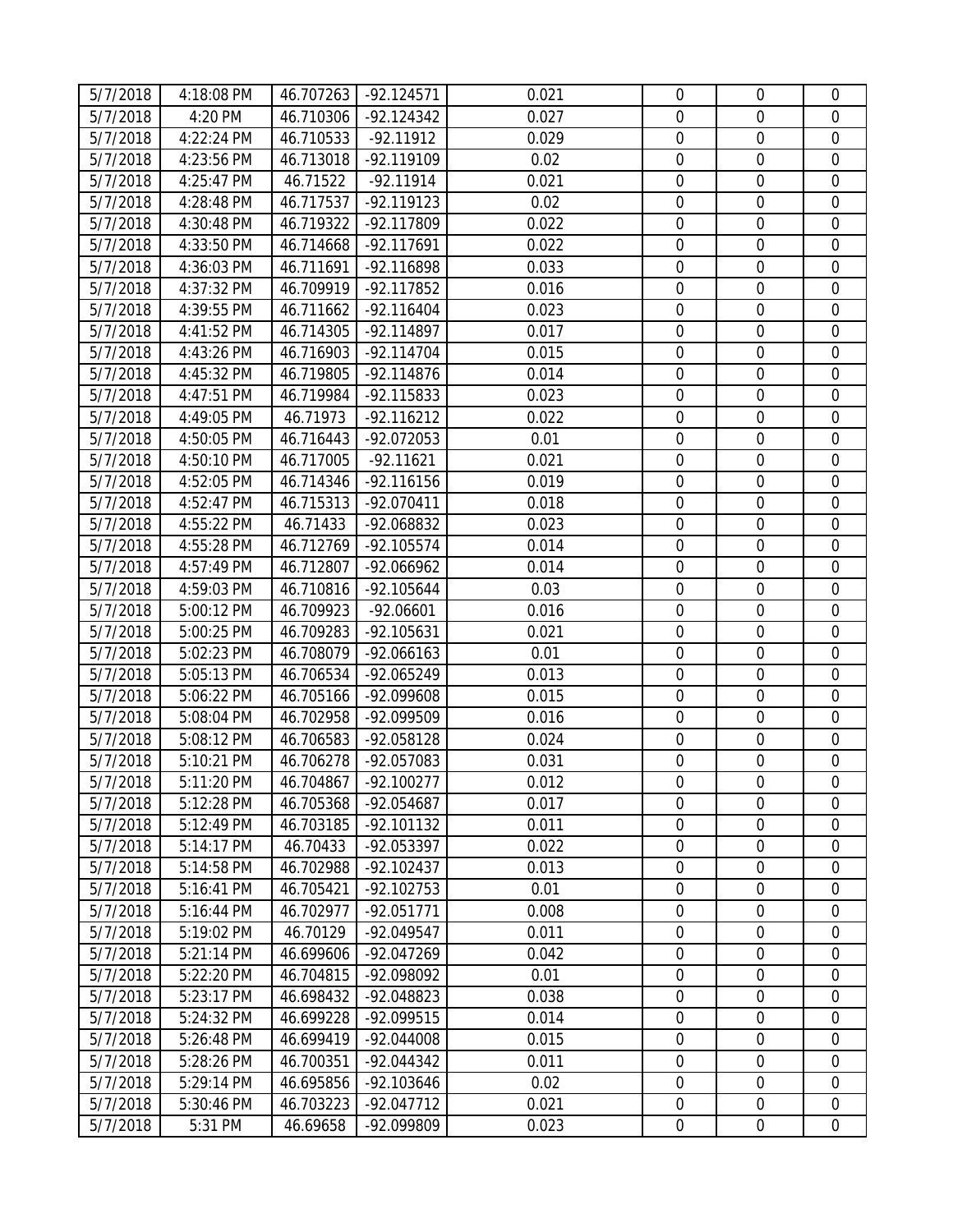| 5/7/2018 | 5:32:52 PM | 46.704027 | -92.047561          | 0.017 | $\mathbf 0$      | $\overline{0}$   | $\mathbf 0$      |
|----------|------------|-----------|---------------------|-------|------------------|------------------|------------------|
| 5/7/2018 | 5:34:03 PM | 46.697158 | -92.096846          | 0.011 | $\mathbf 0$      | $\mathbf 0$      | $\overline{0}$   |
| 5/7/2018 | 5:35:37 PM | 46.703095 | $-92.044773$        | 0.013 | $\mathbf 0$      | $\mathbf 0$      | $\mathbf 0$      |
| 5/7/2018 | 5:37:39 PM | 46.704477 | $-92.045162$        | 0.022 | $\boldsymbol{0}$ | $\boldsymbol{0}$ | $\mathbf 0$      |
| 5/7/2018 | 5:39:01 PM | 46.706245 | $-92.104264$        | 0.011 | $\overline{0}$   | $\mathbf 0$      | $\mathbf 0$      |
| 5/7/2018 | 5:40:03 PM | 46.70499  | $-92.046519$        | 0.014 | $\mathbf 0$      | $\mathbf 0$      | $\mathbf 0$      |
| 5/7/2018 | 5:41:16 PM | 46.706319 | $-92.123594$        | 0.017 | $\mathbf 0$      | $\mathbf 0$      | $\mathbf 0$      |
| 5/7/2018 | 5:42:24 PM | 46.706833 | $-92.132781$        | 0.032 | $\mathbf 0$      | $\mathbf 0$      | $\mathbf 0$      |
| 5/7/2018 | 5:43:29 PM | 46.705959 | $-92.047262$        | 0.015 | $\boldsymbol{0}$ | $\boldsymbol{0}$ | $\mathbf 0$      |
| 5/7/2018 | 5:46:15 PM | 46.706379 | $-92.048715$        | 0.019 | $\mathbf 0$      | $\mathbf 0$      | $\mathbf 0$      |
| 5/7/2018 | 5:49:04 PM | 46.707767 | -92.050481          | 0.011 | $\mathbf 0$      | $\boldsymbol{0}$ | $\mathbf 0$      |
| 5/7/2018 | 5:50:55 PM | 46.708568 | -92.050383          | 0.011 | $\mathbf 0$      | $\mathbf 0$      | $\mathbf 0$      |
| 5/7/2018 | 7:58:58 PM | 46.669793 | $-92.066532$        | 0.007 | $\mathbf 0$      | $\boldsymbol{0}$ | $\boldsymbol{0}$ |
| 5/7/2018 | 8:06:46 PM | 46.669956 | -92.076896          | 0.008 | $\mathbf 0$      | $\boldsymbol{0}$ | $\boldsymbol{0}$ |
| 5/7/2018 | 8:11:09 PM | 46.669124 | -92.091607          | 0.009 | $\mathbf 0$      | $\mathbf 0$      | $\mathbf 0$      |
| 5/7/2018 | 8:14:22 PM | 46.66514  | -92.093881          | 0.008 | $\boldsymbol{0}$ | $\boldsymbol{0}$ | $\boldsymbol{0}$ |
| 5/7/2018 | 8:19:15 PM | 46.662237 | $-92.107516$        | 0.012 | $\mathbf 0$      | $\mathbf 0$      | $\boldsymbol{0}$ |
| 5/7/2018 | 8:22:22 PM | 46.666772 | $-92.107323$        | 0.009 | $\mathbf 0$      | $\mathbf 0$      | $\boldsymbol{0}$ |
| 5/7/2018 | 8:24:35 PM | 46.672134 | $-92.107164$        | 0.009 | $\mathbf 0$      | $\mathbf 0$      | $\mathbf 0$      |
| 5/7/2018 | 8:26:50 PM | 46.675956 | $-92.107154$        | 0.009 | $\mathbf 0$      | $\mathbf 0$      | $\mathbf 0$      |
| 5/7/2018 | 8:30:01 PM | 46.674809 | $-92.101388$        | 0.009 |                  | $\boldsymbol{0}$ | $\boldsymbol{0}$ |
| 5/7/2018 | 8:30:22 PM | 46.669114 | -92.066184          | 0.019 | $\mathbf 0$      | $\mathbf 0$      | $\mathbf 0$      |
| 5/7/2018 | 8:33:13 PM | 46.669419 | $-92.102974$        | 0.008 | $\mathbf 0$      | $\boldsymbol{0}$ | $\boldsymbol{0}$ |
| 5/7/2018 | 8:35:02 PM | 46.66561  | -92.063571          | 0.008 | $\boldsymbol{0}$ | $\boldsymbol{0}$ | $\boldsymbol{0}$ |
| 5/7/2018 | 8:36:37 PM | 46.664663 | $-92.102634$        | 0.03  | $\mathbf 0$      | $\mathbf 0$      | $\mathbf 0$      |
| 5/7/2018 | 8:39:40 PM | 46.659487 | $-92.102895$        | 0.019 | $\boldsymbol{0}$ | $\boldsymbol{0}$ | $\mathbf 0$      |
| 5/7/2018 | 8:41:25 PM | 46.663779 | -92.059759          | 0.01  | $\mathbf 0$      | $\mathbf 0$      | $\overline{0}$   |
| 5/7/2018 | 8:42:51 PM | 46.662133 | -92.099868          | 0.008 | $\mathbf 0$      | $\boldsymbol{0}$ | $\mathbf 0$      |
| 5/7/2018 | 8:45:30 PM | 46.665859 | -92.098271          | 0.011 | $\mathbf 0$      | $\mathbf 0$      | $\mathbf 0$      |
| 5/7/2018 | 8:48:01 PM | 46.670746 | $-92.09819$         | 0.014 | $\mathbf 0$      | $\mathbf 0$      | $\boldsymbol{0}$ |
| 5/7/2018 | 8:51:10 PM | 46.677484 | -92.097923          | 0.018 | $\boldsymbol{0}$ | $\boldsymbol{0}$ | $\boldsymbol{0}$ |
| 5/7/2018 | 8:52:07 PM | 46.672926 | $-92.006166$        | 0.01  | $\mathbf 0$      | $\boldsymbol{0}$ | $\mathbf 0$      |
| 5/7/2018 | 8:54:50 PM |           | 46.684622 -92.09935 | 0.008 | $\boldsymbol{0}$ | $\boldsymbol{0}$ | $\boldsymbol{0}$ |
| 5/7/2018 | 8:56:50 PM | 46.669914 | $-92.006241$        | 0.01  | $\mathbf 0$      | $\mathbf 0$      | 0                |
| 5/7/2018 | 8:59:31 PM | 46.686351 | -92.105837          | 0.007 | $\overline{0}$   | $\mathbf 0$      | $\overline{0}$   |
| 5/7/2018 | 9:00:17 PM | 46.673865 | $-92.00782$         | 0.09  | $\mathbf 0$      | $\mathbf 0$      | $\mathbf 0$      |
| 5/7/2018 | 9:03:43 PM | 46.671655 | $-92.008615$        | 0.007 | $\mathbf 0$      | $\mathbf 0$      | $\mathbf 0$      |
| 5/7/2018 | 9:05:55 PM | 46.674062 | -92.009346          | 0.008 |                  | $\mathbf 0$      | $\boldsymbol{0}$ |
| 5/7/2018 | 9:07:50 PM | 46.691679 | -92.105088          | 0.008 | $\mathbf 0$      | $\mathbf 0$      | $\mathbf 0$      |
| 5/7/2018 | 9:09:31 PM | 46.675387 | -92.008502          | 0.01  | $\mathbf 0$      | $\boldsymbol{0}$ | $\mathbf 0$      |
| 5/7/2018 | 9:11:28 PM | 46.676189 | $-92.010047$        | 0.01  | $\boldsymbol{0}$ | $\mathbf 0$      | $\mathbf 0$      |
| 5/7/2018 | 9:14:08 PM | 46.695508 | -92.099985          | 0.007 | $\mathbf 0$      | $\mathbf 0$      | $\mathbf 0$      |
| 5/7/2018 | 9:14:46 PM | 46.677992 | $-92.010016$        | 0.01  | $\boldsymbol{0}$ | $\boldsymbol{0}$ | $\boldsymbol{0}$ |
| 5/7/2018 | 9:17:21 PM | 46.678928 | $-92.00993$         | 0.007 | $\mathbf 0$      | $\mathbf 0$      | 0                |
| 5/7/2018 | 9:21:12 PM | 46.700224 | -92.098104          | 0.008 | $\mathbf 0$      | $\overline{0}$   | $\mathbf 0$      |
| 5/7/2018 | 9:23:23 PM | 46.677193 | $-92.008353$        | 0.009 | $\mathbf 0$      | $\mathbf 0$      | $\mathbf 0$      |
| 5/7/2018 | 9:24:52 PM | 46.706181 | -92.097534          | 0.016 | $\mathbf 0$      | $\boldsymbol{0}$ | $\boldsymbol{0}$ |
| 5/7/2018 | 9:26:56 PM | 46.677252 | -92.007947          | 0.01  | $\boldsymbol{0}$ | $\boldsymbol{0}$ | $\boldsymbol{0}$ |
| 5/7/2018 | 9:27:27 PM | 46.70715  | -92.087625          | 0.007 | $\boldsymbol{0}$ | $\boldsymbol{0}$ | $\boldsymbol{0}$ |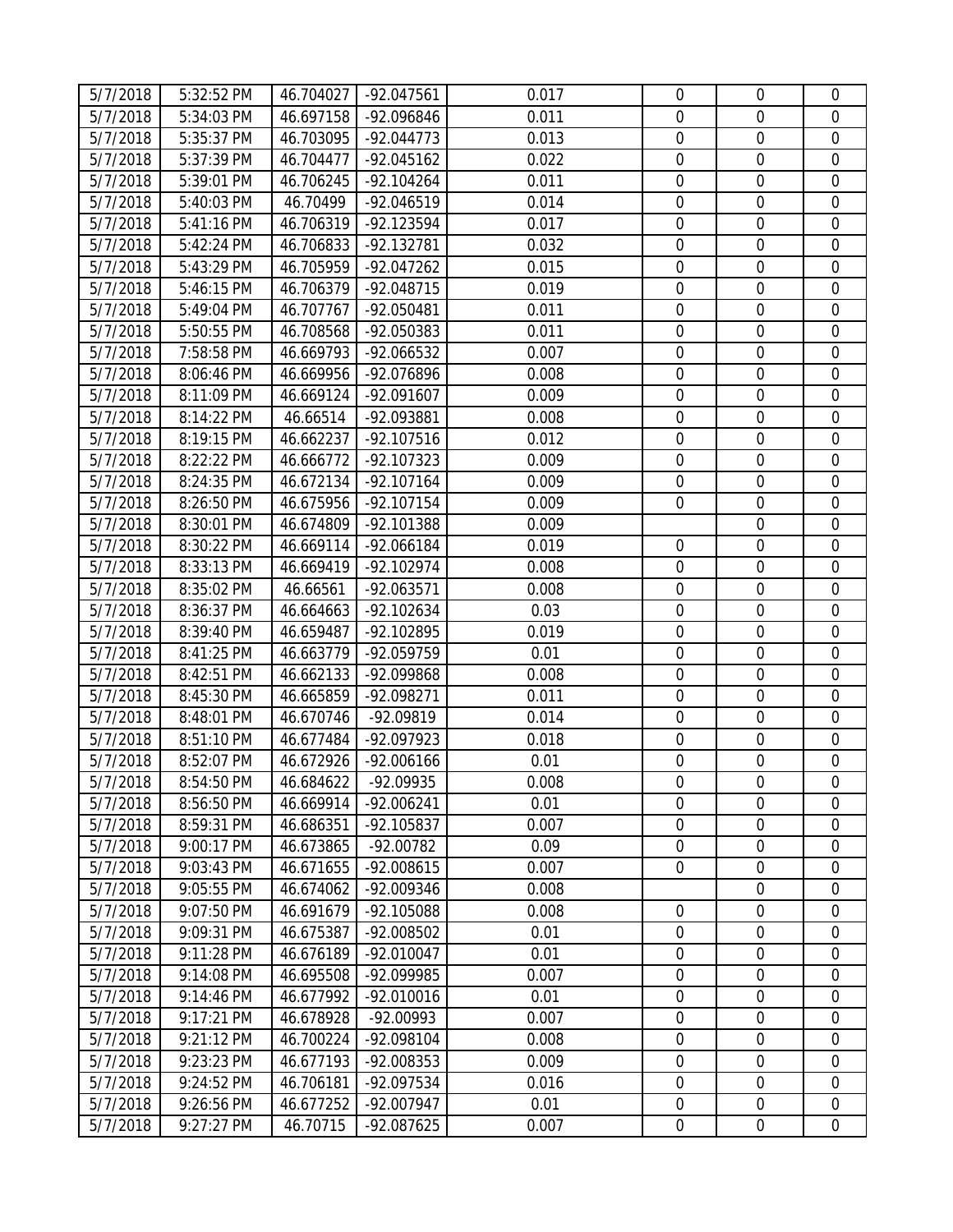| 5/7/2018 | 9:30:07 PM  | 46.711956 | -92.087644           | 0.019 | $\mathbf 0$      | $\overline{0}$   | $\mathbf 0$      |
|----------|-------------|-----------|----------------------|-------|------------------|------------------|------------------|
| 5/7/2018 | 9:33:47 PM  | 46.717379 | $-92.08737$          | 0.014 | $\mathbf 0$      | $\mathbf 0$      | $\overline{0}$   |
| 5/7/2018 | 9:37:52 PM  | 46.722925 | -92.087405           | 0.019 | $\mathbf 0$      | $\boldsymbol{0}$ | $\mathbf 0$      |
| 5/7/2018 | 9:40:45 PM  | 46.727726 | -92.087471           | 0.01  | $\boldsymbol{0}$ | $\boldsymbol{0}$ | $\mathbf 0$      |
| 5/7/2018 | 9:44:43 PM  | 46.732416 | -92.087398           | 0.007 | $\overline{0}$   | $\mathbf 0$      | $\mathbf 0$      |
| 5/7/2018 | 9:48:59 PM  | 46.73263  | -92.093011           | 0.007 | $\mathbf 0$      | $\mathbf 0$      | $\mathbf 0$      |
| 5/7/2018 | 9:52:20 PM  | 46.732584 | -92.096251           | 0.007 | $\mathbf 0$      | $\mathbf 0$      | $\mathbf 0$      |
| 5/7/2018 | 9:55:25 PM  | 46.73254  | -92.099238           | 0.01  | $\mathbf 0$      | $\mathbf 0$      | $\mathbf 0$      |
| 5/7/2018 | 9:58:02 PM  | 46.732683 | $-92.105152$         | 0.009 | $\boldsymbol{0}$ | $\boldsymbol{0}$ | $\mathbf 0$      |
| 5/7/2018 | 10:02:30 PM | 46.727816 | -92.102389           | 0.009 | $\mathbf 0$      | $\boldsymbol{0}$ | $\boldsymbol{0}$ |
| 5/7/2018 | 10:08:40 PM | 46.727795 | $-92.102438$         | 0.01  | $\boldsymbol{0}$ | $\boldsymbol{0}$ | $\mathbf 0$      |
| 5/7/2018 | 10:09:34 PM | 46.679757 | $-92.00766$          | 0.011 | $\mathbf 0$      | $\mathbf 0$      | $\mathbf 0$      |
| 5/7/2018 | 10:11:21 PM | 46.72787  | $-92.0948$           | 0.047 | $\mathbf 0$      | $\boldsymbol{0}$ | $\boldsymbol{0}$ |
| 5/7/2018 | 10:12:58 PM | 46.680801 | $-92.004476$         | 0.012 | $\mathbf 0$      | $\boldsymbol{0}$ | $\boldsymbol{0}$ |
| 5/7/2018 | 10:13:55 PM | 46.727696 | -92.087859           | 0.007 | $\mathbf 0$      | $\mathbf 0$      | $\mathbf 0$      |
| 5/7/2018 | 10:15:19 PM | 46.681254 | $-92.0058$           | 0.01  | $\boldsymbol{0}$ | $\boldsymbol{0}$ | $\boldsymbol{0}$ |
| 5/7/2018 | 10:16:14 PM | 46.725523 | -92.087055           | 0.011 | $\mathbf 0$      | $\boldsymbol{0}$ | $\boldsymbol{0}$ |
| 5/7/2018 | 10:17:21 PM | 46.681865 | -92.007504           | 0.009 | $\mathbf 0$      | $\mathbf 0$      | $\boldsymbol{0}$ |
| 5/7/2018 | 10:19:13 PM | 46.682669 | -92.009376           | 0.009 | $\mathbf 0$      | $\mathbf 0$      | $\mathbf 0$      |
| 5/7/2018 | 10:19:23 PM | 46.724217 | -92.093384           | 0.009 | $\mathbf 0$      | $\boldsymbol{0}$ | $\mathbf 0$      |
| 5/7/2018 | 10:22:08 PM | 46.724214 | -92.099492           | 0.009 | $\mathbf 0$      | $\boldsymbol{0}$ | $\boldsymbol{0}$ |
| 5/7/2018 | 10:22:46 PM | 46.682575 | $-92.011648$         | 0.01  | $\mathbf 0$      | $\mathbf 0$      | $\mathbf 0$      |
| 5/7/2018 | 10:24:50 PM | 46.683085 | $-92.01356$          | 0.018 | $\mathbf 0$      | $\boldsymbol{0}$ | $\boldsymbol{0}$ |
| 5/7/2018 | 10:25:15 PM | 46.724276 | -92.105329           | 0.008 | $\boldsymbol{0}$ | $\boldsymbol{0}$ | $\boldsymbol{0}$ |
| 5/7/2018 | 10:29:44 PM | 46.685203 | $-92.01623$          | 0.014 | $\mathbf 0$      | $\mathbf 0$      | $\mathbf 0$      |
| 5/7/2018 | 10:30:09 PM | 46.719241 | -92.107689           | 0.009 | $\boldsymbol{0}$ | $\boldsymbol{0}$ | $\mathbf 0$      |
| 5/7/2018 | 10:33:16 PM | 46.687507 | -92.013897           | 0.012 | $\mathbf 0$      | $\mathbf 0$      | $\overline{0}$   |
| 5/7/2018 | 10:33:38 PM | 46.719289 | $-92.100887$         | 0.033 | $\mathbf 0$      | $\boldsymbol{0}$ | $\mathbf 0$      |
| 5/7/2018 | 10:36:58 PM | 46.719223 | -92.094824           | 0.011 | $\mathbf 0$      | $\mathbf 0$      | $\mathbf 0$      |
| 5/7/2018 | 10:40:33 PM | 46.718771 | -92.091898           | 0.036 | $\mathbf 0$      | $\mathbf 0$      | $\boldsymbol{0}$ |
| 5/7/2018 | 10:40:52 PM | 46.685398 | -92.018997           | 0.01  | $\boldsymbol{0}$ | $\boldsymbol{0}$ | $\boldsymbol{0}$ |
| 5/7/2018 | 10:44:18 PM | 46.684754 | -92.017599           | 0.008 | $\mathbf 0$      | $\boldsymbol{0}$ | $\mathbf 0$      |
| 5/7/2018 | 10:44:30 PM |           | 46.714227 -92.091912 | 0.013 | $\boldsymbol{0}$ | $\boldsymbol{0}$ | $\boldsymbol{0}$ |
| 5/7/2018 | 10:46:10 PM | 46.686665 | -92.019958           | 0.01  | $\overline{0}$   | $\overline{0}$   | 0                |
| 5/7/2018 | 10:47:27 PM | 46.713551 | $-92.09797$          | 0.013 | $\overline{0}$   | $\mathbf 0$      | $\mathbf{0}$     |
| 5/7/2018 | 10:47:57 PM | 46.688047 | -92.020223           | 0.018 | $\mathbf 0$      | $\mathbf 0$      | $\mathbf 0$      |
| 5/7/2018 | 10:49:48 PM | 46.687819 | $-92.018166$         | 0.011 | $\mathbf 0$      | $\mathbf 0$      | $\boldsymbol{0}$ |
| 5/7/2018 | 10:50:25 PM | 46.712766 | $-92.104583$         | 0.016 | $\mathbf 0$      | $\mathbf 0$      | $\boldsymbol{0}$ |
| 5/7/2018 | 10:55:23 PM | 46.690673 | -92.019436           | 0.02  | $\mathbf 0$      | $\mathbf 0$      | $\mathbf 0$      |
| 5/7/2018 | 10:58:12 PM | 46.69123  | $-92.024194$         | 0.011 | $\mathbf 0$      | $\mathbf 0$      | $\mathbf 0$      |
| 5/7/2018 | 11:01:29 PM | 46.691789 | $-92.02663$          | 0.011 | $\boldsymbol{0}$ | $\mathbf 0$      | $\mathbf 0$      |
| 5/7/2018 | 11:05:03 PM | 46.697732 | -92.035076           | 0.009 | $\mathbf 0$      | $\mathbf 0$      | $\mathbf 0$      |
| 5/7/2018 | 11:09:14 PM | 46.709545 | $-92.107047$         | 0.011 | $\boldsymbol{0}$ | $\boldsymbol{0}$ | $\boldsymbol{0}$ |
| 5/7/2018 | 11:12:31 PM | 46.709271 | $-92.101162$         | 0.021 | $\mathbf 0$      | $\mathbf 0$      | $\mathbf 0$      |
| 5/7/2018 | 11:15:02 PM | 46.690921 | $-92.02803$          | 0.008 | $\mathbf 0$      | $\overline{0}$   | $\mathbf 0$      |
| 5/7/2018 | 11:15:05 PM | 46.706282 | $-92.101073$         | 0.023 | $\mathbf 0$      | $\mathbf 0$      | $\overline{0}$   |
| 5/7/2018 | 11:17:14 PM | 46.689645 | -92.029932           | 0.008 | $\boldsymbol{0}$ | $\mathbf 0$      | 0                |
| 5/7/2018 | 11:17:43 PM | 46.706166 | -92.106901           | 0.024 | $\mathbf 0$      | $\boldsymbol{0}$ | $\boldsymbol{0}$ |
| 5/7/2018 | 11:19:26 PM | 46.688023 | $-92.03269$          | 0.01  | $\boldsymbol{0}$ | $\boldsymbol{0}$ | $\boldsymbol{0}$ |